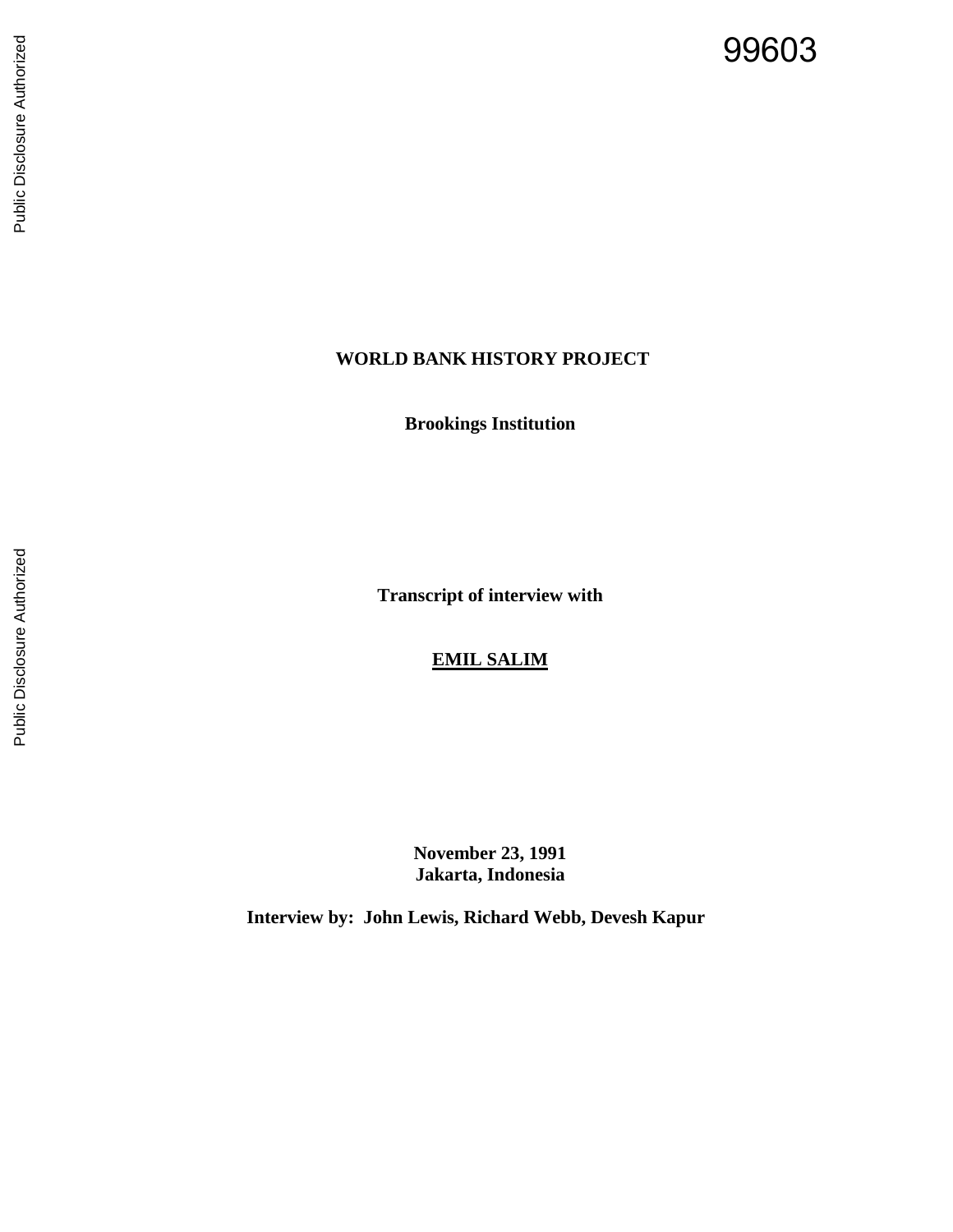#### **FOREWORD**

The following is a transcript of an oral interview conducted by the authors of the World Bank's fiftieth anniversary history: John P. Lewis, Richard Webb and Devesh Kapur, *The World Bank: Its First Half Century,* Washington, DC: Brookings Institution Press, 1997*.* It is not a formal oral history, and it is not a systematic overview of the work of the person interviewed. At times the authors discussed the planned publication itself and the sources that should be consulted; at other times they talked about persons and publications extraneous to the Bank. Some interview tapes and transcripts begin and end abruptly. Nevertheless, the World Bank Group Archives believes that this transcript may be of interest to researchers and makes it available for public use.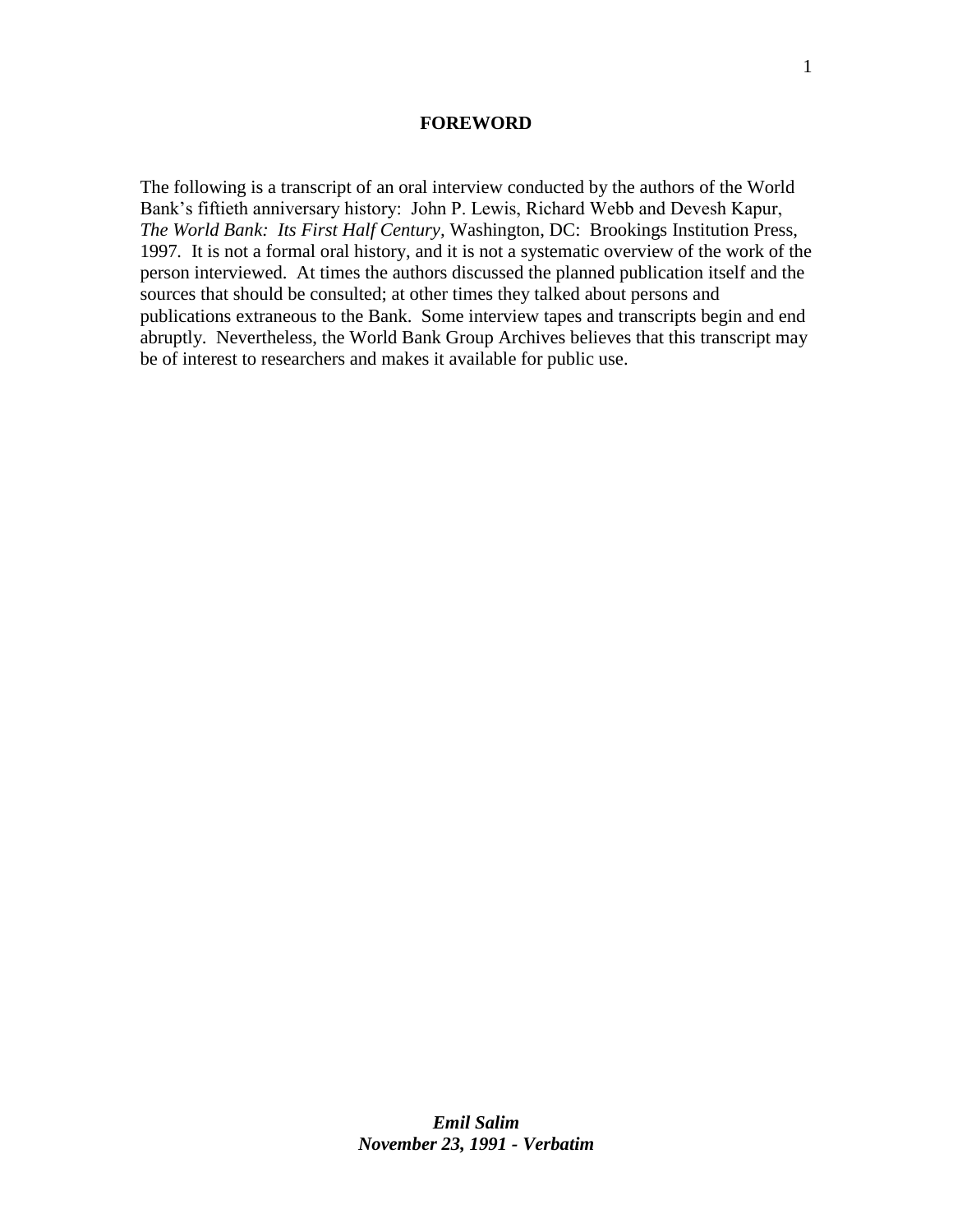# *[Begin Tape 1, Side A]<sup>1</sup>*

**SALIM:** Well, I will sort of, you know, in discussion of these things, perhaps sometimes mix my own perceptions of the Bank and, you know, what I think is the general perception in this country.

#### *[Interruption for coffee]*

Overall I think there is a mixed feeling about the Bank. That's, you know, the overall picture, I think, that I have. Also on the one hand, you know, I think the relationship between the Bank and Indonesia has been mutually beneficial for both sides. So I always argue that, you know, it's—what do you say--we also have had, influenced the Bank. It's not only the Bank influencing us. And the reason for that is that I think Indonesia is in the eyes of the Bank an important borrower, and as always, you know, a bank would depend on its important borrower to some extent. So it's a mutual hostage relationship in a way, because at one time in the '70s—and I think it was mainly in the '70s--that the Indonesian government, especially technocrats, Professor Widjojo *[Nitisastro]* and his group, were heavily criticized in the country for its very close relations with the Bank. And it was thought then that, you know, economic policies in this country that, you know, they were implementing, they were formulating, Professor Widjojo and the group, were dictated by the Bank. You know, to some extent--I would never say "dictated," but definitely it has been influenced by the way the Bank think about development, but also, I think, because the major actors in economic, you know, in economic restructuring of the country, you know, were all educated, you know, abroad and particularly in the United States, so, you know, sort of . . .

**LEWIS:** Do you mind if I ask questions as you go along?

**SALIM:** Yeah, yeah, please.

**LEWIS:** In the middle '70s, what kinds of policies was it perceived that the Bank was pushing on Indonesia? It was not so much liberalization then was it, or was it?

**SALIM:** Oh, well, yes.

**LEWIS:** Yes?

 $\overline{a}$ 

**SALIM:** Yes, because in fact the initial period of liberalization started very early, in the early '70s, but then because of—you know, it was basically the *[Kakuei]* Tanaka riots in '74 that sort of changed the direction of policies again, you know. In the investments, you know, foreign investments, there were restrictions imposed since then and so on. So there was a change again from '74 on.

<sup>&</sup>lt;sup>1</sup> Original transcript by Brookings Institution World Bank history project; original insertion are in  $\lceil \cdot \rceil$ . Insertions added by World Bank Group Archives are in *italics* in *[ ]*.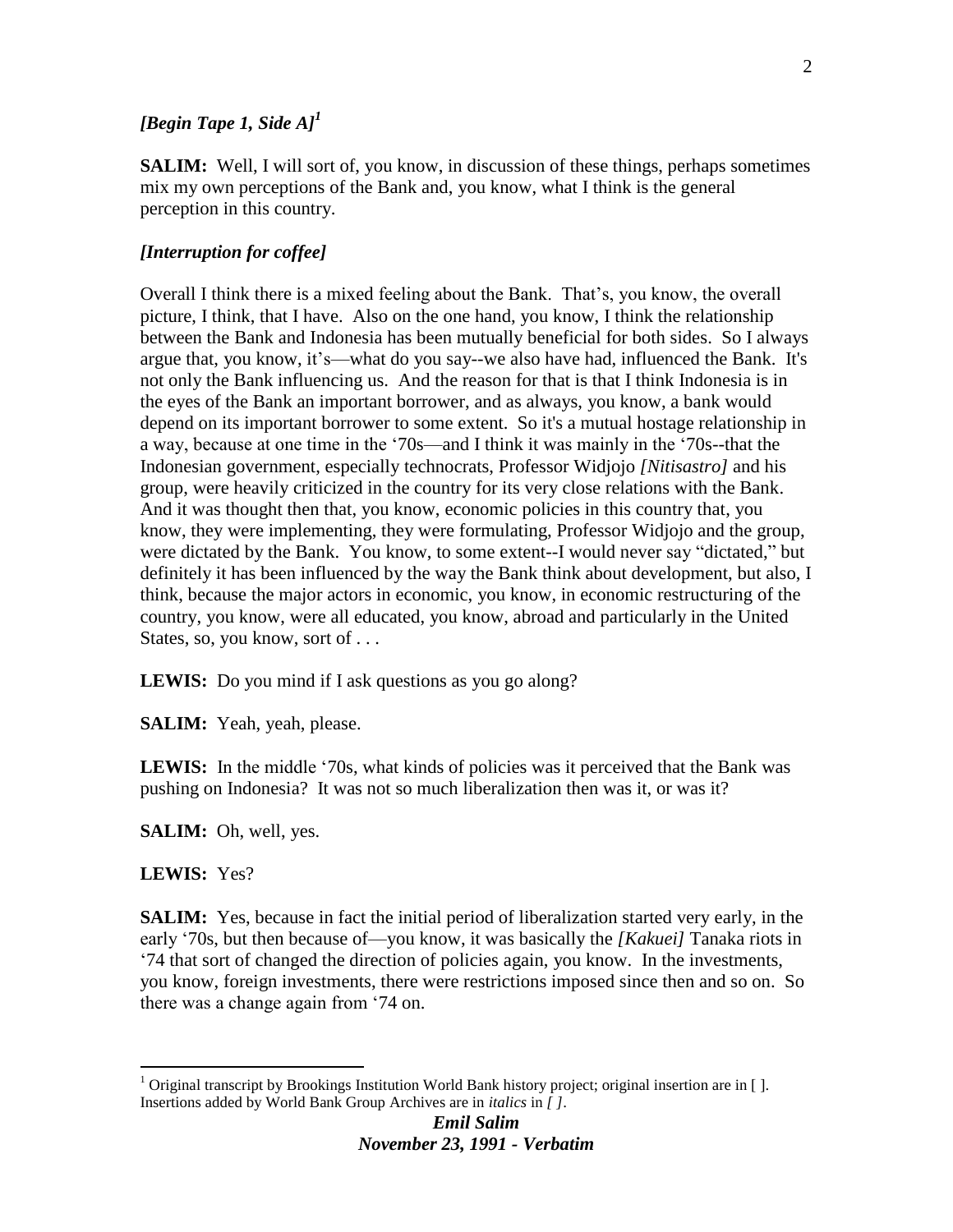**KAPUR:** You see, when you said that they liberalized from '70 onward and then in '74 it stopped. [both speaking at once]

**SALIM:** Yeah. In fact, '69, '69.

**KAPUR:** '69. And then in '74 it stopped and backtracked.

**SALIM:** You know, it's not an abrupt stop, but, you know, it was a...

**KAPUR:** But the pace slowed.

**SALIM:** Yeah.

**LEWIS:** But the Bank was still urging continuing liberalization at that point or ...

**SALIM:** Well, not very explicit, though. It was only in the '80s that it became very explicit, you know, in the annual reports of the Bank.

**LEWIS:** What was it Widjojo was—what policies was he being instructed about from the Bank as say, whoever the opposition?

**SALIM:** I think it was mainly in the monetary policy.

**LEWIS:** Monetary policy?

**SALIM:** Yeah, yeah, because the, you know, the decision to adopt, you know, a disciplinary fiscal policy was the decision made very early, you know, in '66, '67, and I don't think it was seen as, you know . .

**LEWIS:** The Bank and Fund must have been perceived to be quite close together on these things.

**SALIM:** Yeah, yeah, yeah, uh-huh. But also because of Indonesia's own history so that, you know, the balanced budget principle became so important, and in fact it was the legitimacy of the New Order government or the basis of its legitimacy that it adopts, you know, fiscal discipline. It was in the monetary policy, I think, you know, because of the debate then between the monetarists and Suharto.

**LEWIS:** Right, right, right. Yeah. Okay.

**WEBB:** Was there in effect much liberalization in '69 to '74?

**SALIM:** Oh, yeah, yeah, yeah, yeah. It was the beginning of, you know, the growth of the Indonesian private sector then, yeah.

**KAPUR:** But the liberalization was more internal rather than the external side?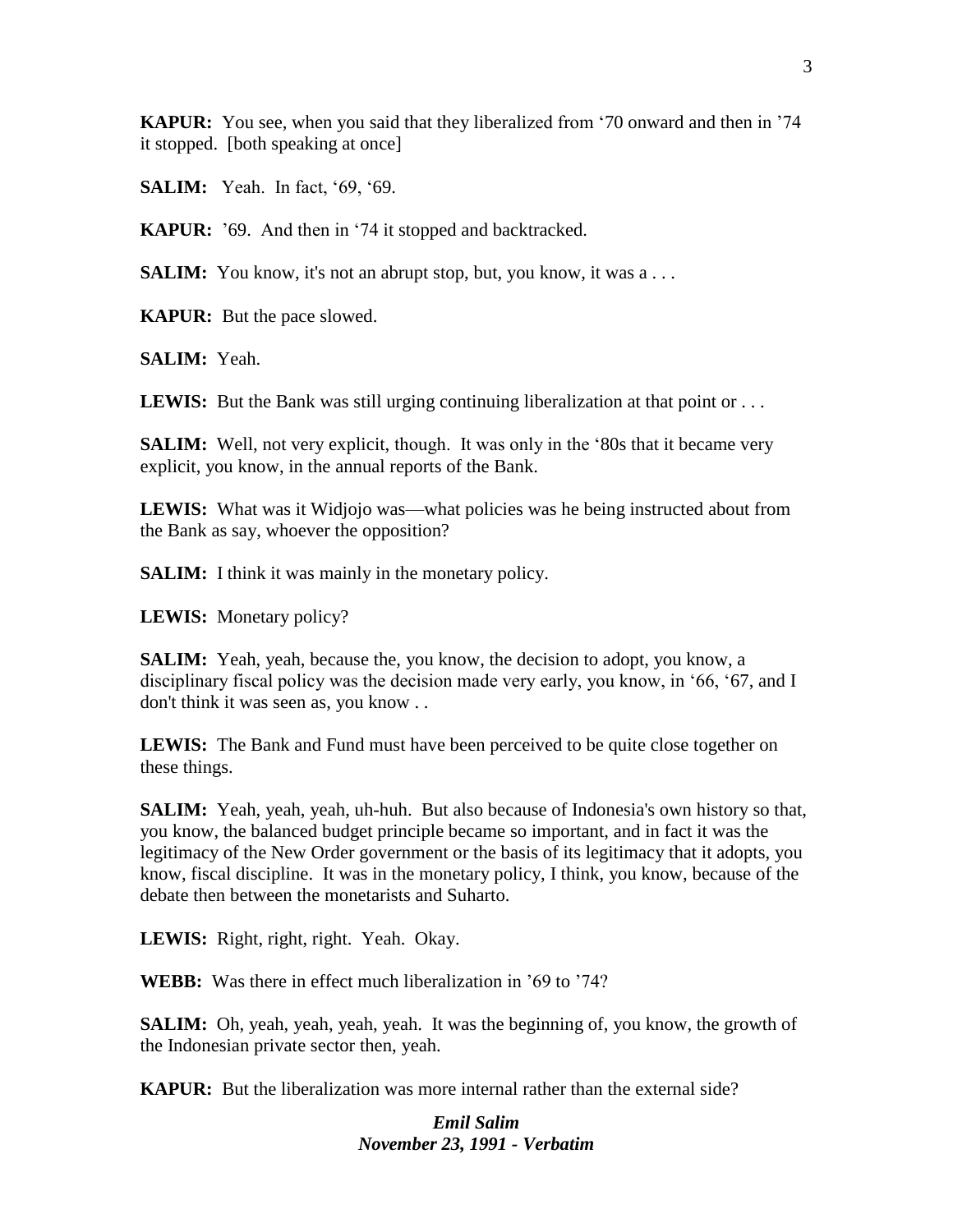**SALIM:** That's right, yes.

**KAPUR:** Not as much . .

**SALIM:** No, because on the external front the major changes were undertaken in '66, '67, right, you know, with the change of the government.

**KAPUR:** But say if you were going to trade regime, as opposed to allowing the private sector to enter, the emphasis was more or the latter than on the former?

**SALIM:** Yes, that's right, that's right, because it was still import substitution.

**KAPUR:** Exactly.

LEWIS: But the restrictions are mostly tariff not quantitative, is that right?

**SALIM:** That's right. Yes.

**LEWIS:** That was what happened in '66, '67?

**SALIM:** Yeah, yeah.

**LEWIS**: Rationalizing of the instruments.

**SALIM:** Yes, yeah, yeah. It was only later, you know--in fact, it was right after the second oil boom when *[inaudible]* things changing, '82, that we imposed, you know, import licensing and so on. That was later. But it was mostly in foreign investment that, you know, the policies changed dramatically in '74, you know. It's the investment climate, the world climate, and of course also because of the first oil boom the government had the resources to go itself into industrialization. And so it was through the so-called "list of investment priorities" that you limit the areas where foreign participation and also the private nationals could perform in the industrialization. It became, you know, a state-dominated industrialization process from '74 on.

**LEWIS:** I hope you're going to continue kind of this chronological story, but let me just interrupt again to--I'd like to know a little bit more about where you come from on this. The Centre *[for Strategic and International Studies]*, your Centre has been here for some time, has it?

**SALIM:** From '71 on. Yes.

**LEWIS:** '71. And outside the government?

**SALIM:** Outside. It has always been outside. You know, I was with the Centre from '71 on, but then I was in charge of something else, you know, on technology and so on,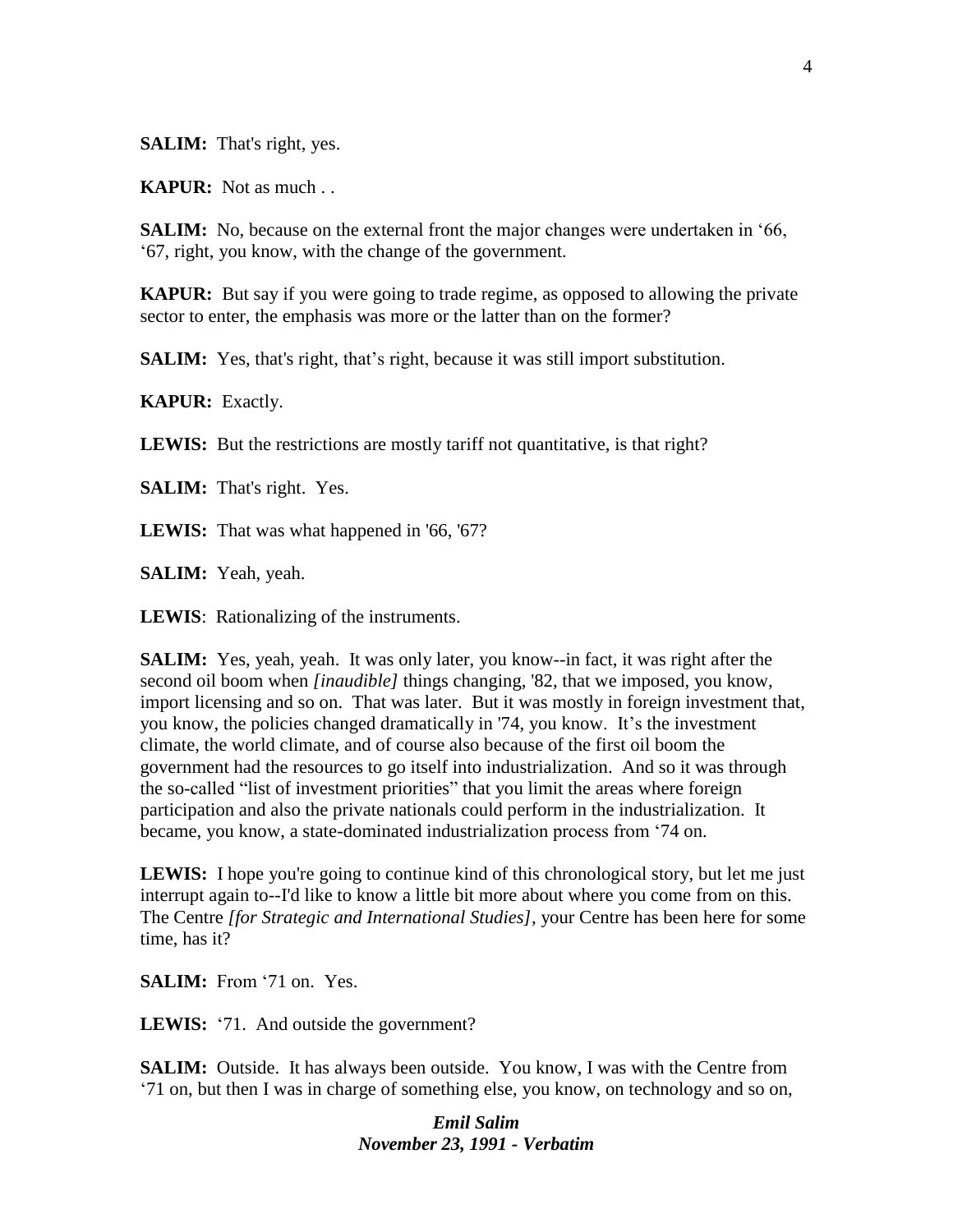you know, energy mostly, and it's only recently that, you know . .

**LEWIS:** Your support is indigenous or . . .

**SALIM:** Yes, yeah. It's totally from the private sector, through a foundation.

**LEWIS:** From the private sector. I see. I see.

**KAPUR:** Now, this thing that was happening in the '70s, say, you had said on monetary policies there was perception of the Bank. Now at that time the Fund *[International Monetary Fund]* was--usually the Fund is involved in monetary policy and more.And also you had institutions like the HIID *[Harvard Institute for International Development]*; their people were in here. Did it your perception that on these issues the Bank was much more influential than other external actors?

**SALIM:** It's difficult to say. The Fund was important very early, yeah, yeah. In the late '60s and early '70s, I think it was the Fund that was important rather than the Bank.

**LEWIS**: Yeah, the Turkish gentleman, Mr. Kemal Siber, he's here again now.

**SALIM:** Oh, is he?

**LEWIS:** Yes. We're going to meet him next week. Yeah, we heard he was very important at that time, at the beginning. The Bank wasn't even here until '68, I guess.

**SALIM:** That's right. But this, you know, has something to do with the IGGI *[Inter-Governmental Group for Indonesia]*. So in fact a discussion on the role of the Bank and the Fund cannot be sort of separated from, you know, the function and the continuous, you know, functioning of the IGGI because . .

**LEWIS:** But the way you spoke about it, it seems as if one first of all thinks about the Bank in terms of influence on the government. Is that right or not? Which was Devesh's question.

**SALIM:** Yeah, well . . .

**LEWIS:** How would you characterize the Harvard group? It certainly influences ...

**SALIM:** Oh, yeah. It's quite influential, but I think their influence--you know, I don't know much about the early '70s.

**LEWIS:** Right, okay.

**SALIM:** But I think their influence have become more stronger in the '70s, late '70s, early '80s.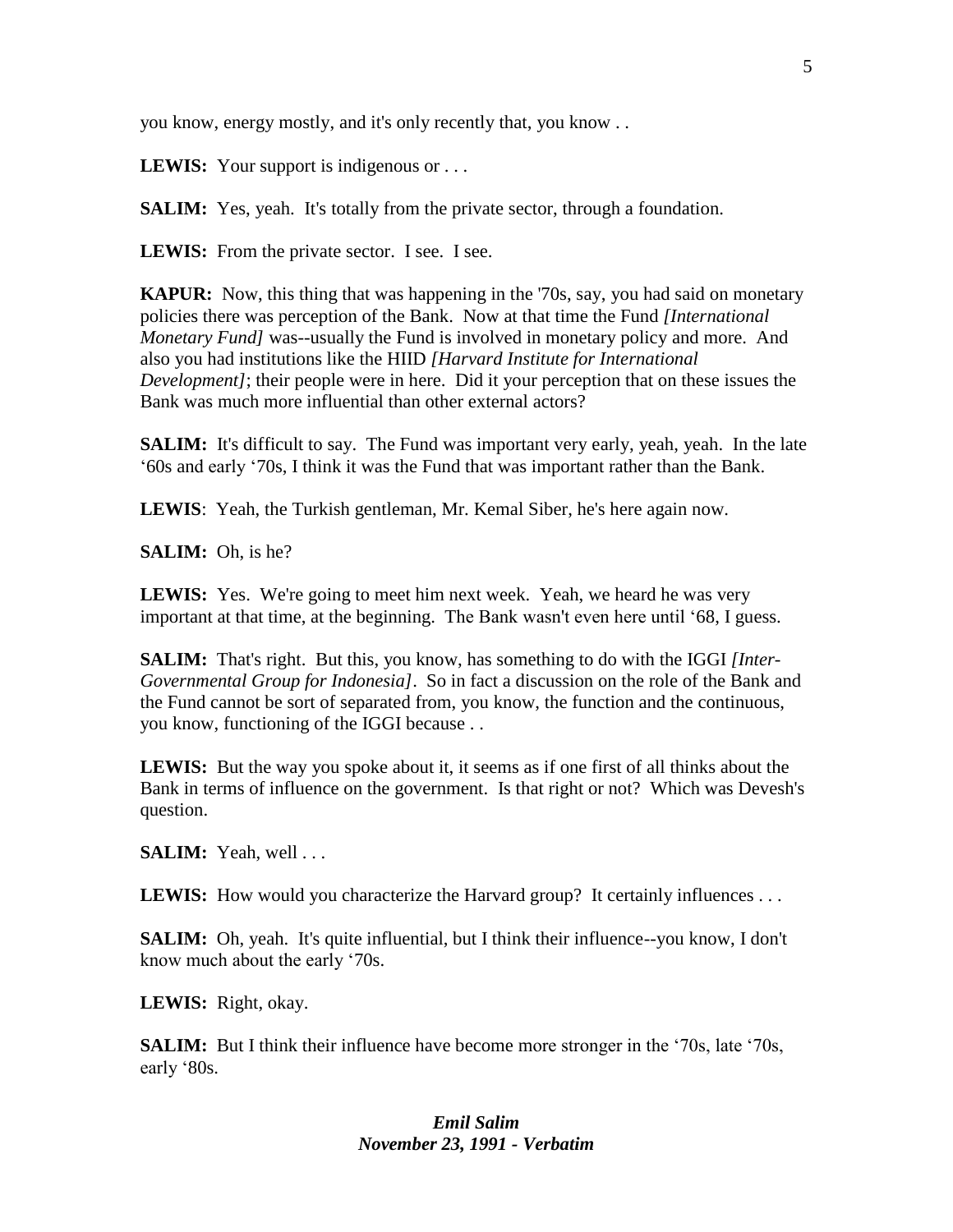**LEWIS**: The Harvard group?

**SALIM:** Yes. I don't know, you know, because I don't exactly know . . .

**LEWIS:** But they are really advisors to the government, almost the government's hired advisors . .

**SALIM:** That's right, yeah.

**LEWIS:** . . whereas the Bank is an agency interfacing with the government which has some kind of weight to it. I suppose that's part of it.

**SALIM:** No, but you know the way why I said it appears to be more important in the late '70s, early '80s, than now is because, you know--so it became known that the major policy decisions and reforms that were related to the deregulation and so on, starting with the introduction of the new tax system in '84, were in fact drafted by the Harvard group. At least that is, you know, the perception.

**LEWIS:** Malcolm Gillis and so on, yeah, yeah, yeah.

**SALIM:** That's right. That they are the ones. Because Ali Wardhana—you know, he was finance minister for so long and then the coordinating minister for economic affairs- is known to rely heavily on the Harvard group . .

**LEWIS:** I see. I see.

**SALIM:** . . as a source of sort of, you know, advice, and not only a source of advice, but he also asked them to in fact draft. So the plans towards deregulation, you know, what you should do in these various fields, is apparently done by this group for Ali Wardhana. You know, I have no problems, but, you know, it was . . .

**LEWIS:** You started off by saying there is sort of a mixed, mixed view of the Bank, and you told us that they were somewhat controversial in the middle '70s, that they've had some influence on macro policy. What's the rest of the mixture?

**SALIM:** Oh, you know, one is the concern, but the other one is, you know, well—you know, it has been beneficial also, and this should be seen through, you know, the working of the IGGI because it really assures the transfer of resources. You know, basically the--I think it was known that the decisions in the annual IGGI meetings are very much influenced by the annual reports of the Bank, also in terms of, you know, the amount of funding and so on and basically the justification given for it. And it appears to the bilateral donors, you know, much more credible than if, you know, that kind of study would be done by the Indonesian government. So . . .

**LEWIS:** Okay. That's quite clear. So you're saying that the most noteworthy thing the Bank has done is to assist resource transfers?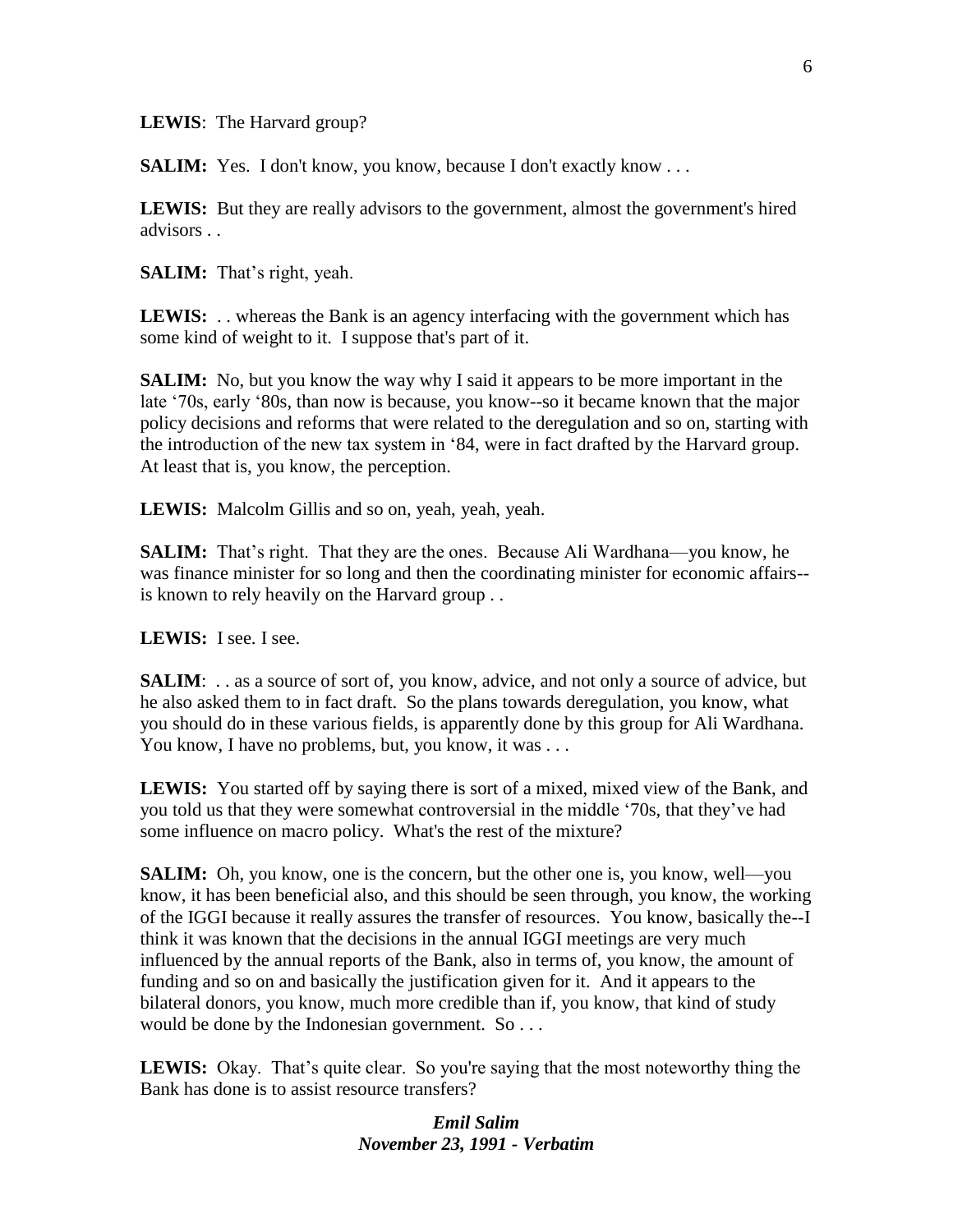**SALIM:** Yeah, yeah.

**LEWIS:** And part of that has been its sort of intellectual guidance of that process.

**SALIM:** Oh, yes. It was a learning process. That's right. And, you know, one of the examples to show that, you know, while the Bank has an important influence in the way we think about development, but, you know, their advice can only, you know, were only taken when the economic managers of the country thought we are ready to do it. And the one example is on, relates to the industrial report of the Bank on Indonesia, you know, which was in the mid-'70s.

**LEWIS:** Mid-'70s?

**SALIM:** I was away then, but there was a four or six volume report on the Indonesian industries. It's trade and industry, basically, and it was the first attempt towards liberalization and deregulation. It--the report was—what do you say?--not "refused" but in the case of the Bank it was not, you know, approved by the Indonesian government.

**LEWIS**: It was not approved?

**SALIM:** No, it was not approved, but, you know, draft copies were circulating around.

**LEWIS:** I see. This was, you say, middle '70s?

**SALIM:** I think it was in the middle '70s.

**LEWIS:** Bernie *[Bernard R.]* Bell was gone by then, wasn't he?

**SALIM:** Oh, yeah, yeah. He wasn't here anymore.

**WEBB:** And what was the gist of the report?

**SALIM:** It's liberalization. And it's moving from import substitution to, you know, export orientation.

**LEWIS:** Yeah, I see, I see. And the government wasn't ready for that yet?

**SALIM:** No, no.

**WEBB:** Well, this was soon after the financial riots.

**SALIM:** No, no, not very soon. I think it was '78 or '79. Sorry.

**LEWIS:** I see, I see.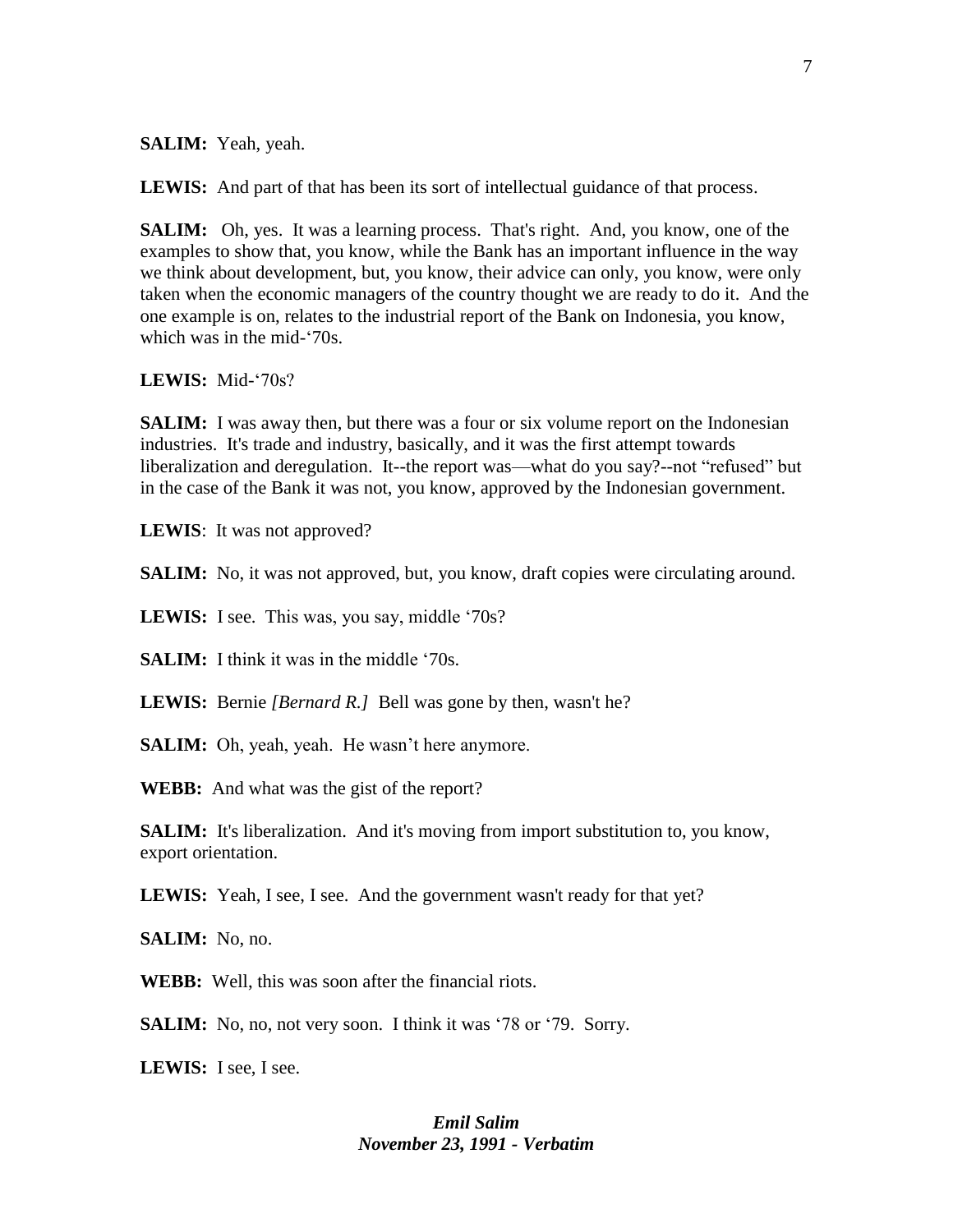**SALIM:** Yeah, '78, '79. And you can find an interesting discussion on it in the *Far Eastern Economic Review,* if you can still find it there [several speaking at once]

**LEWIS:** At that time?

**SALIM:** Yeah, yeah. Because it was, as usual, it was leaked out.

**LEWIS:** You say that was just before the second oil shock?

**SALIM:** Yes, it was, the second. And then, you know, again it was the second oil shock that sort of delayed all this economic . . .

**LEWIS:** Yes, yes.

**KAPUR:** In the--around the middle '70s or so--I'm not sure if I have the years right--Pertamina was involved in this big sort of--I'm not sure the word "scandal" is right.

**SALIM**: Yeah, yeah. No, it was early '70s also.

**LEWIS:** Early '70s?

**SALIM:** Yeah, because the Pertamina so-called "crisis" took place in '74--'73, '74. [all speaking at once]

**LEWIS:** Oh, really?

**KAPUR:** And then the central bank was forced to redeem all the debt.

**SALIM:** Yes, yeah, yeah. And reschedule and you know sort of negotiate, yes.

**KAPUR:** Was all that completely internally resolved or did any external--did the Bank or the Fund play a role? Did anyone outside play any role in trying to resolve that? It was rather messy.

**SALIM:** I don't know. No, I can't tell you, you know. I don't know enough of it, you know, to be—in the process when it was resolved.

**KAPUR:** Do you recall the financial implications of that crisis?

**SALIM:** Oh, yeah. It was big. You know, in fact, the figures suggested that it was ten billion.

**LEWIS:** Ten billion.

**SALIM:** Yeah, yeah. And thent it was reduced to one billion only, negotiated by *[Johannes B.]* Sumarlin then on behalf of the Indonesian government.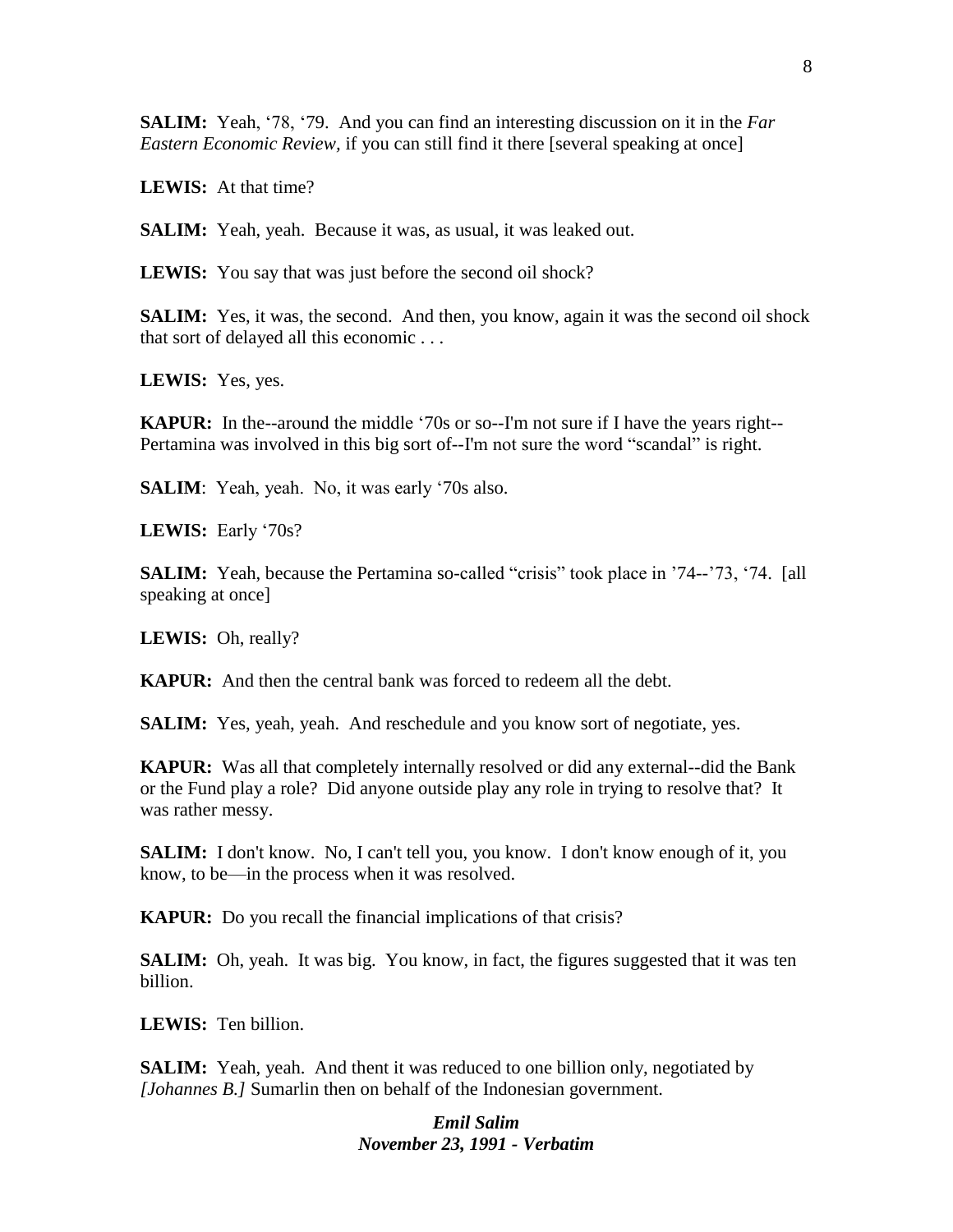**LEWIS:** Negotiated by?

**SALIM:** Sumarlin, the now finance minister, was the one in charge of the negotiations.

**LEWIS:** I see. I see.

**SALIM:** The background of it, of course, is, you know, the fight inside the government between Pertamina and BAPPENAS *[Badan Perencanaan Pembangunan Nasional, National Development Planning Board]*, the planning board, because, you know, already in the early '70s people begin to ask, you know, "In fact, where is the planning done?" because more of the development resources are managed by Pertamina rather than by the central planning board.

You know, Pertamina at that time, because of--you know, it was very powerful and the chairman was so close to the president, you know, and it had, you know, all the big ideas about development. And in fact it was Pertamina that bring Professor Doctor *[Burhanuddin J.]* Habibie back from Germany. So, you know, they had all these big schemes on development.

LEWIS: Went for big projects, I guess.

**SALIM:** And big projects, yes, and they had the resources because they delayed-through their power they were able to delay the transfer of the proceeds to the central government.

**WEBB:** These were projects to industrialize, diversify, shipping . . .

**SALIM:** It was including industrialization, even agrobusiness, they were involved in a very big agrobusiness project in South Sumatra.

**WEBB**: Was this entirely at the level of the president of Pertamina or also the minister?

**SALIM:** No, it was only—the president of Pertamina himself, yes, went directly to the president.

**LEWIS:** And *[Mohammad]* Sadli was the minister? He was out of it, sort of.

**SALIM:** That's right, yeah, yeah. One time he even made the statement, "It's time to be able to X-ray Pertamina." You know, as the minister, you know, he made that public statement!

**KAPUR:** So it's not clear if the Bank played any role in that whole thing or even in alerting the government of Indonesia to the dangers.

**SALIM:** No, but, you know, if one can find the references—I think it's mostly in the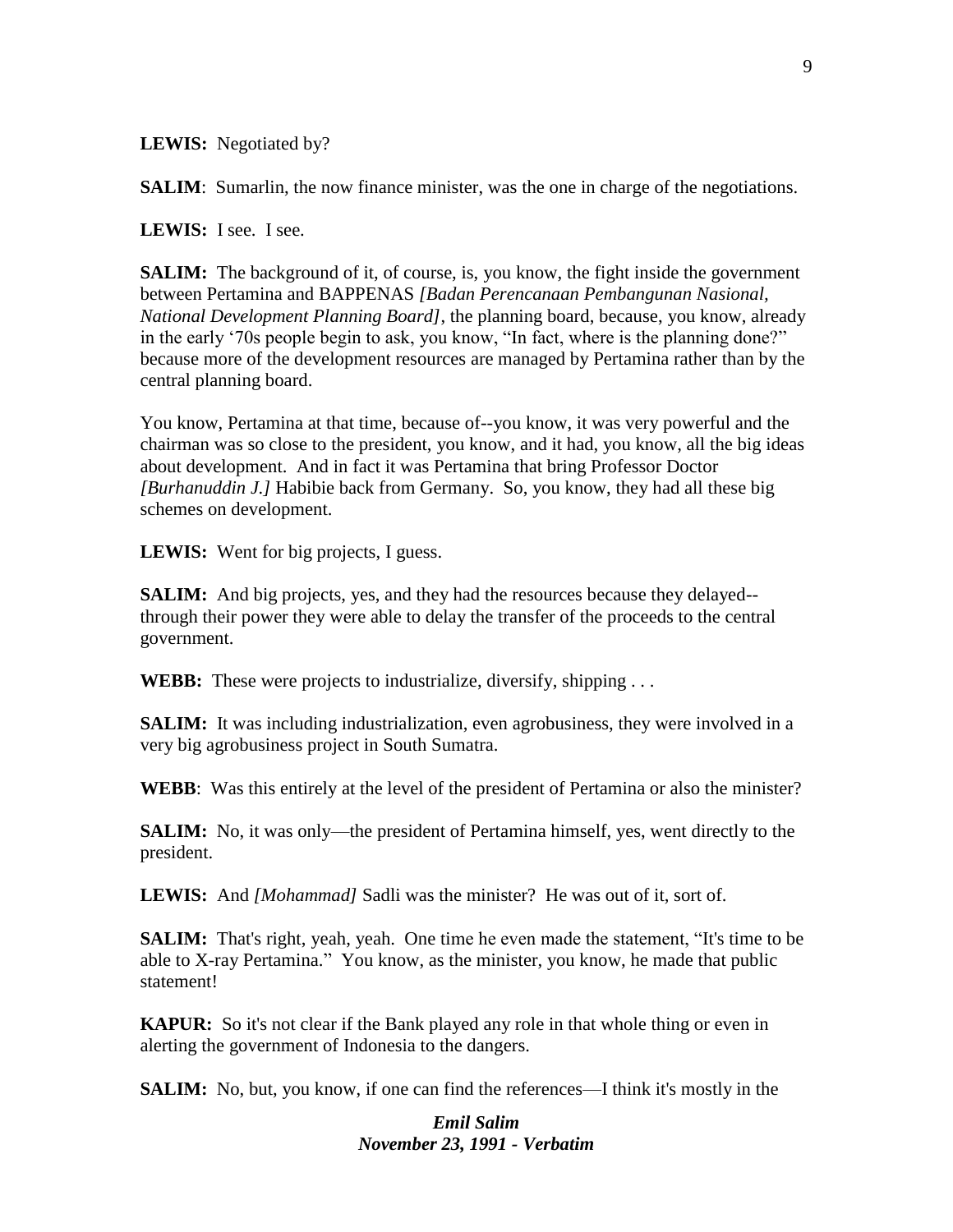Indonesian newspapers--there were allegations made (but only Professor Sadli can confirm this) that the change in the terms of the contract with the foreign oil companies that, I think, took place either in '74 or '75, that cost big—you know, on the part of, you know, foreign, the contractors, the oil contractors--was done at the advice of the Bank. There was, you know, sort of—and it was quick then because we reassert sort of our portion in the production share of contracts, you know. It increased from 65 to 85 or so.

LEWIS: Oh. So the Bank would advise Indonesia to . .

**SALIM:** To take more.

**LEWIS**: . . increase its share like the Gulf oil states were doing, I guess.

**SALIM:** Is it?

LEWIS: I think so. I think that they also--they either nationalized or they claimed their share.

**SALIM:** Oh, yeah. No, no, nationalization in our case already started in the '60s by this person who headed Pertamina, and that's why he was so strong, because he was the hero, you know.

**LEWIS:** He's the one who's now head of the Red Cross?

**SALIM:** That's right, Ibnu Sutowo. He was the one that sort of introduced the production-sharing contract and so on.

**WEBB:** But was that after the change of government or . . .

**SALIM:** Which one? Oh, before, before—'63, '64.

**WEBB**: So he overlapped two leaders.

**SALIM:** Yes, yes.

**LEWIS:** But he was quite close to the present president?

**SALIM:** Yes.

**LEWIS:** That's interesting. The Bank had advised, if it's true, advised Indonesia to increase its claims on the foreign oil companies, so it was not acting like an agent of the North at that point.

**SALIM:** No, no, that's right.

**LEWIS:** When you said that the present finance minister negotiated the reduction from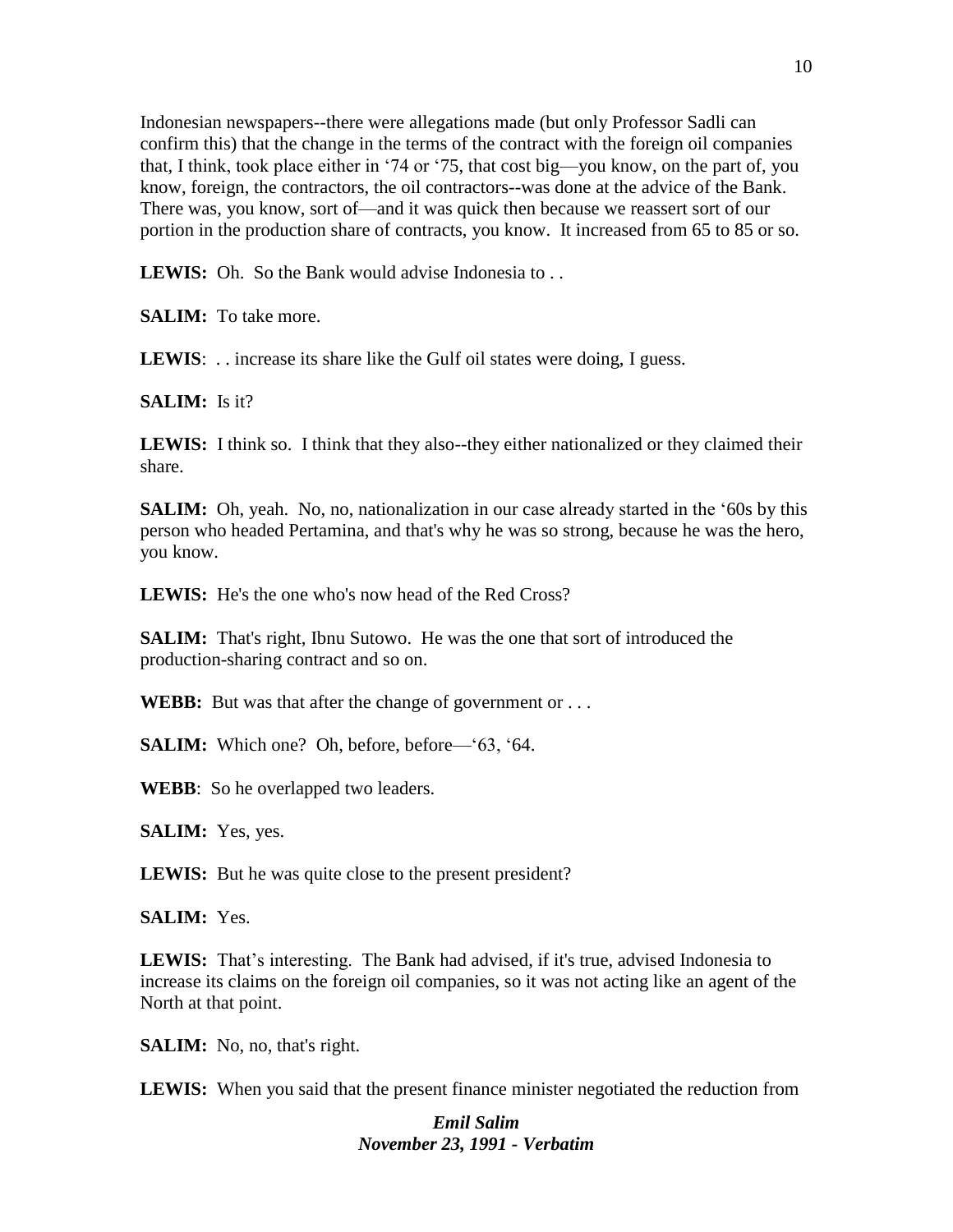ten billion to one billion, who was he negotiating with?

**SALIM:** Oh, first of all was this shipping magnate. I—do you recall his name? He's a Greek.

**LEWIS:** A Greek? *[Aristotle]* Onassis?

**SALIM:** No. Not...

**LEWIS:** The other one. I see. There was another.

**SALIM:** Yeah, yeah.

**LEWIS:** And he had borrowed resources from them or ...

**SALIM:** Pertamina was going to establish a big, you know—what do you call it-tanker service, yeah, yeah, yeah, yeah, including the giant tankers.

**LEWIS:** I see. Ah, yes, that's right.

**SALIM:** So and, you know, I don't know what the terms of his borrowing was but . . .

**LEWIS:** He entered into obligations, very large obligations ...

**SALIM:** Yes, because the market then slumped. So he had a problem. Also he--I think the agreements of the firm was done when the price was very high, so . . .

**LEWIS:** Probably right after the run-up, '74 or '75, along in there someplace, yeah.

**SALIM:** That's right.

**KAPUR:** What was your sense of—I mean, up until now you sort of were talking about the Bank's policy advisors on financial and industrial issues, but if you look at where the majority of *[inaudible]* focus is agriculture. What--is that a mixed bag, would you say, the Bank's role or advice or influence on issues in the agricultural sector?

**SALIM:** It is so much, I think, confined to physical infrastructure in the case of, you know, the Bank's--and not only Bank's but also bilateral ODA *[official development assistance]*. It's all physical infrastructure, you know, irrigation and so on. And I think of course they were useful, but if--I think the Bank's influence in, you know, the totality of the agricultural policy has been very minimal.

#### **LEWIS:** Huh.

**SALIM:** Oh, yeah, yeah, because it still is a very regulated sector of the economy.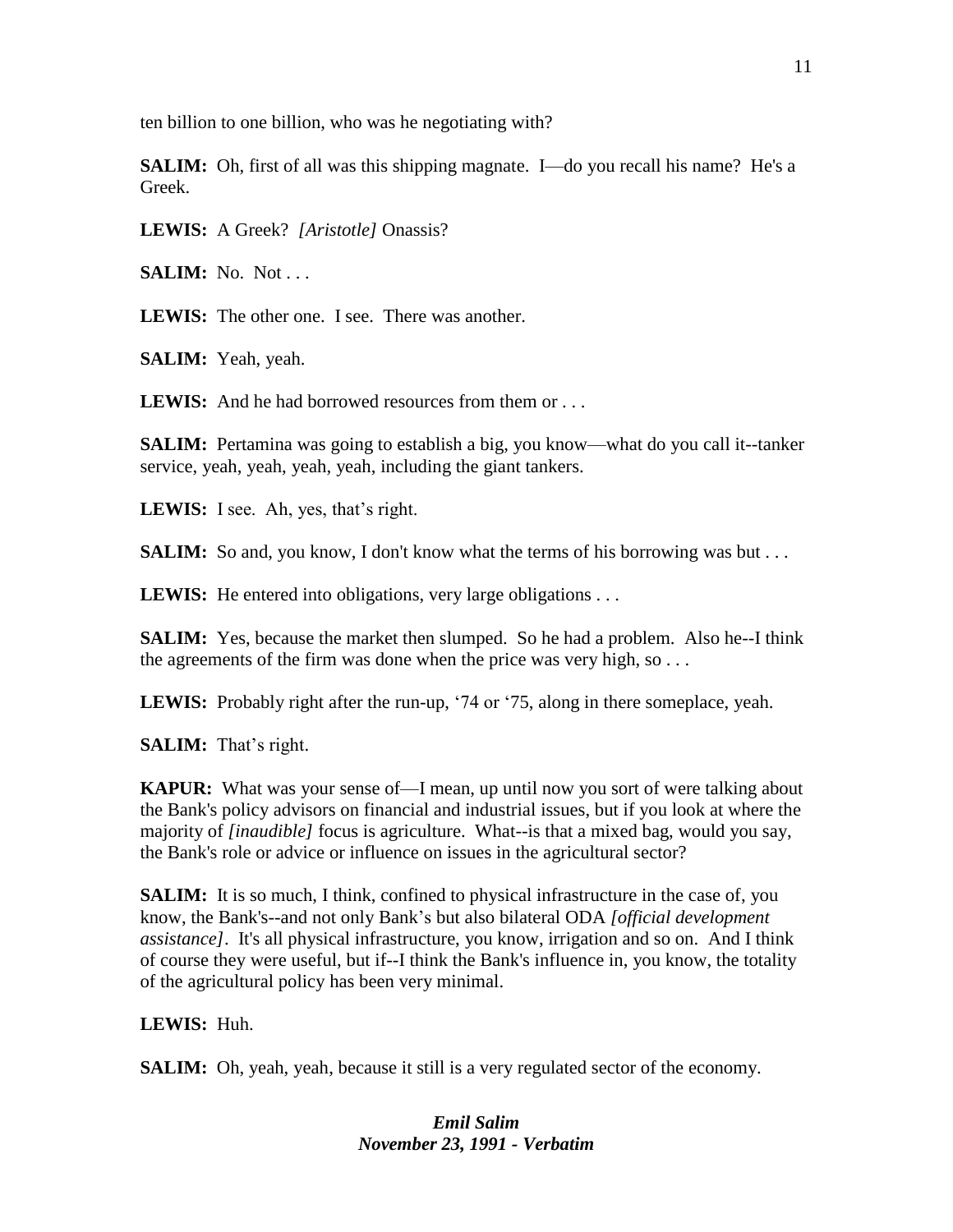**LEWIS:** How about things like extension and research, agricultural education?

**SALIM:** Oh, yeah. That's being done, you know, definitely, but . . .

**KAPUR:** But on the policy issues, do you feel that ...

**SALIM:** Yeah, it's a policy which is very limited.

**LEWIS:** Any other donors more active in that sector?

**SALIM:** Agriculture?

**LEWIS:** In agriculture, yeah.

**SALIM:** Oh, Japan is, but also, you know, purely infrastructure: irrigation, dams and so on. U.S. AID *[Agency for International Development]* also at one time in the mid-'70s, I think, put an emphasis on agriculture.

**LEWIS:** There must have been--Indonesia has had quite a significant agricultural growth rate, I think, faster than population?

**SALIM:** Oh, yeah, yeah.

**LEWIS:** And you must therefore have shared in the so-called "green revolution"?

**SALIM:** Yes.

**LEWIS:** That didn't—there weren't--outside agents didn't have much to do with that?

**SALIM:** No, *[inaudible]*. I don't know how it came about, yeah, but this person called Mears, Leon Mears--have you heard of him?

**LEWIS:** Leon Mears?

**SALIM:** Leon Mears.

**KAPUR:** Myers?

**SALIM:** It's like Myers: M-double E-R-S.

**LEWIS:** Meers. Then that's the way you pronounce it, all right. I don't think I have. Who is he here--under which auspices? The Bank or ...

**SALIM:** I thought he was the Harvard group.

LEWIS: He could be. We don't know. We don't know the ...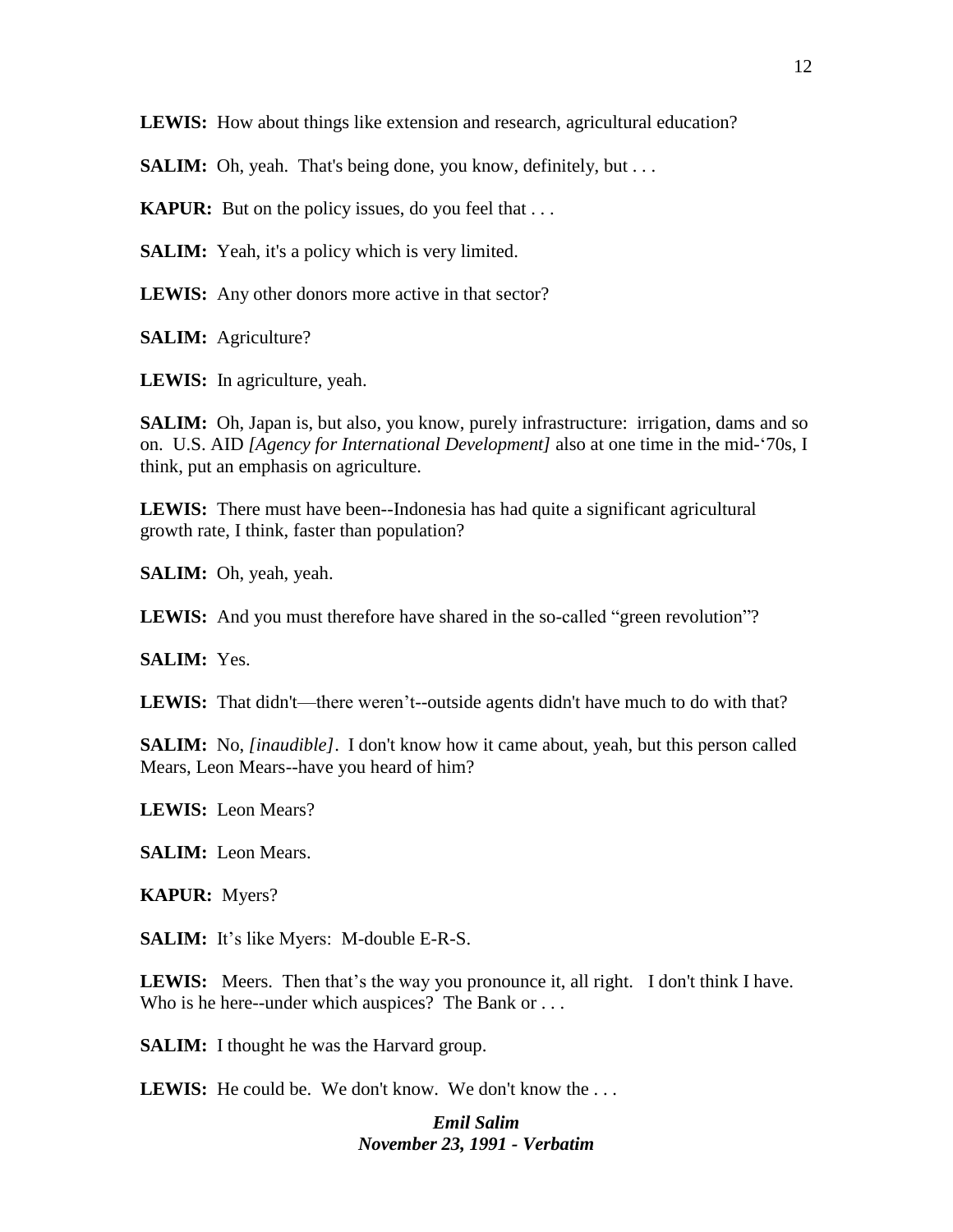**SALIM:** He was, I think, a very influential advisor to--it might be BULOG, the logistics bureau.

**WEBB:** To who?

**SALIM:** BULOG is the logistics bureau, which, you know, is another very powerful-used to be; no longer, it was, you know, like Pertamina, the other one was BULOG.

**LEWIS:** How do you spell that?

**SALIM:** B-U-L-O-G. Bureau Oversight and Logistics. It regulates the rice market.

**LEWIS:** Oh, I see. [both speaking at once] The rice marketing board, huh?

**SALIM:** That's right, yes, but not only rice.

LEWIS: Agricultural commodities marketing board, okay. And this chap ...

**SALIM:** It's headed by, you know, also a very powerful general, like Ibnu Sutowo, and is very close to the president, even until today. It's still the same man, Bustanil Arifin.

**LEWIS:** There is a tremendous continuity of senior people in this country.

**SALIM:** Oh, yeah.

**LEWIS:** They just sort of stay in place.

**SALIM:** That's right. Yeah.

**LEWIS:** That's combined with--I think, for so large a country and one with so many sophisticated people, an extraordinary--it seems to me, at least--incidence still of external advisors. You have a number of people in the finance ministry, BAPPENAS; now we hear this.

**SALIM:** Yeah, that's right.

**LEWIS:** The people, I guess, the senior people, the technocrats, are comfortable with that, with these advisors. How about looking at it from an Indonesian point of view from outside: is that troublesome to you, that there are still so many external advisors here? Is it a good thing?

**SALIM:** I think—you know, I have no problems, basically, but we wish to see it more, you know, more transparent which is not, especially the Harvard group.

**LEWIS:** They sort of get back in there and then you don't know what they're doing?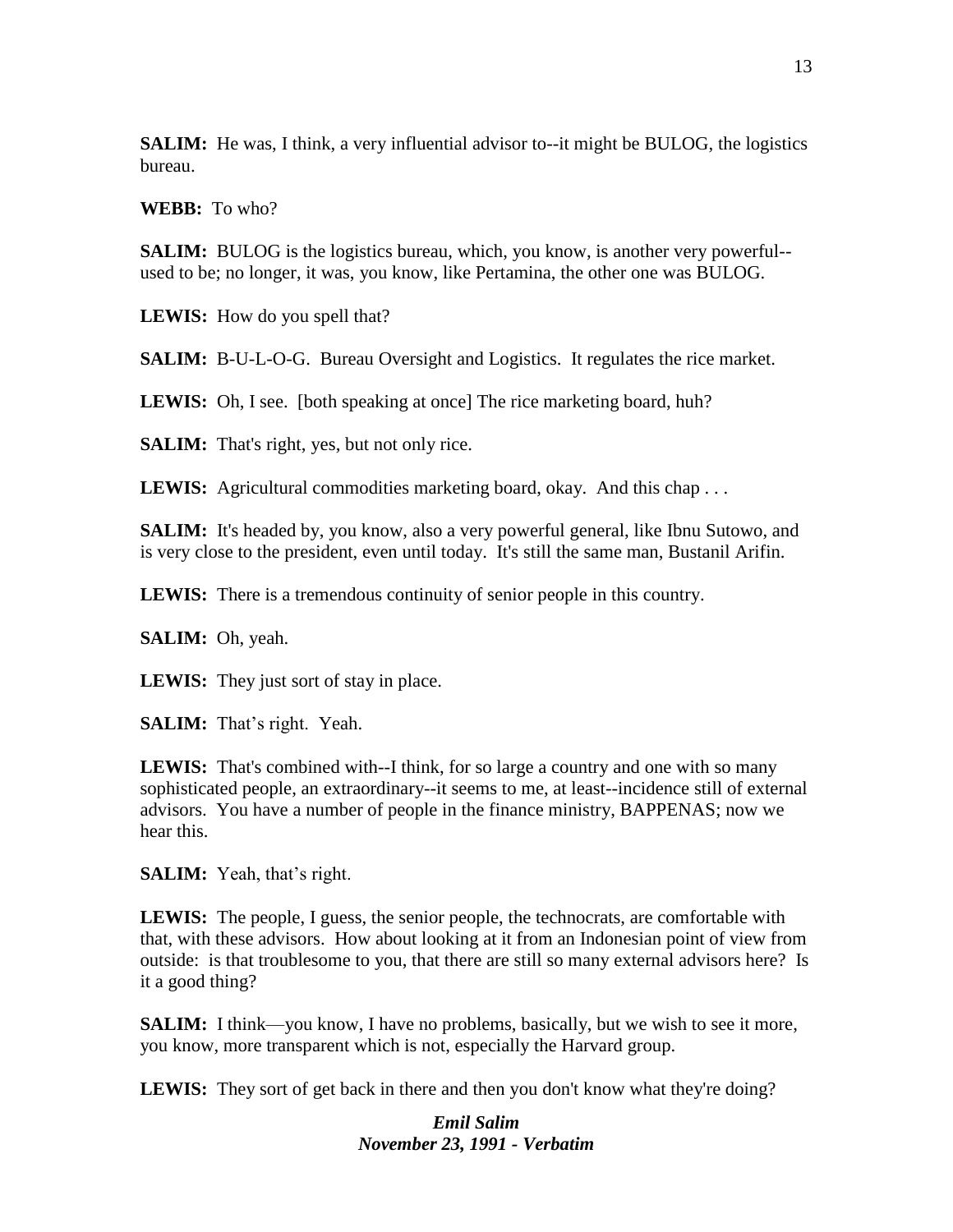**SALIM:** That's right, you know, yeah, yeah. No, no no, they are very secretive.

**LEWIS:** I see. They don't interact with people?

**SALIM:** No, no, no, not enough, not enough.

**KAPUR:** So they meet with who then?

**SALIM:** Yes, with just two or three people, yeah, yeah, yeah. The criticism in the country is that, you know--at two levels. One is this direct advice to the technocrats ad, you know, there is the feeling, especially in the universities and so on, the faculty of economics here, which produced the technocrats, thought that they should be included in the process, participate in the process. That is not done, I think, and that's why, you know--I think when I said "transparency" is that you know what the advice is and that you can, you know, be informed in discussing those policies. But maybe it cannot be done openly because, you know, this is--it's not only the economic field; it's all policies of the government which is not transparent, in fact! But especially in the case of economic policies it is known that you have a lot of, you know, advice from the outside, from, you know, expatriates, foreign experts and so on, so that creates . . .

Second is at the more formal level. The rates applied in the various projects of the Indonesian government to foreign and national consultants are different, so you discriminated, you know, the locals are discriminated against.

**LEWIS:** In terms of rates of pay?

**SALIM:** That's right, yeah, yeah.

LEWIS: How about in terms of interaction with the nonofficial, say, academic research community? Is the Bank any different from the Harvard group? Do the people, Bank economists get out into seminars around the universities?

**SALIM:** Yes, they do, but perhaps not enough, you see. It's the annual missions, the various missions, that I think come and talk to a lot of people. But, well, even in the case, if Mari is here, you know, Mari Pangestu, my colleague, you know she has very intensive relations with the Bank because she is involved in many of their studies as a consultant.

**LEWIS:** She's a member of . .

**SALIM:** Yeah, yeah, she is head of the economics department here.

**LEWIS:** I see. Where did you do your training, by the way?

**SALIM:** Oh, I did my Ph.D. at the Rand graduate school.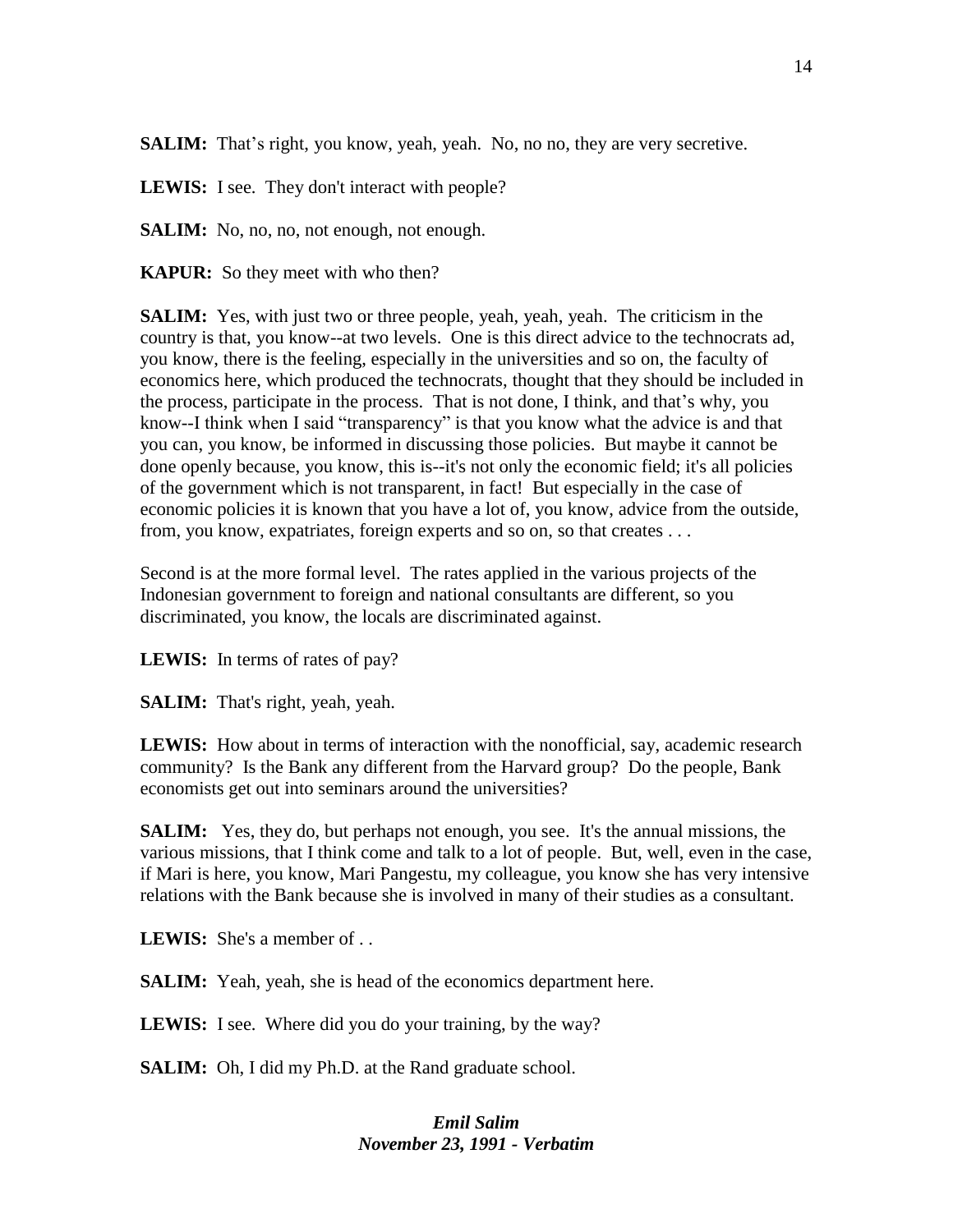**LEWIS:** Oh, we heard that from somebody. Very interesting. Yes.

- **SALIM:** In Santa Monica.
- **LEWIS:** Yes, I know, and who's the fellow in charge of economics there?
- **SALIM:** Charles Wolf.

**LEWIS:** Yeah, yeah. And she did hers?

**SALIM:** Davis, U.C. *[University of California]* Davis.

**LEWIS:** Oh, U.C. Davis. But she's not an agricultural economist?

**SALIM:** No, no, macro. Monetary.

**KAPUR:** They've got one of the best Marxist economics departments.

**LEWIS:** U.C. Davis?

**KAPUR:** John Roemer.

**SALIM:** Oh, yes. Does it still have an appeal now?

**LEWIS:** It must feel kind of lonely.

**KAPUR:** You know, cycles of history, obviously.

**WEBB:** You know, one has a lot of circumstantial evidence that the Bank must be doing something, helping. Indonesia has done relatively well and there has been a close relationship with the Bank, but it's hard to go beyond that circumstantial evidence. It's hard to find more concrete, more specifics to identify just how the Bank has helped- except for the money. The money is obvious; it's there. One has *[inaudible]* policy ideas or project design, project orientation, training at lower levels perhaps? Do you have a sense of any of that? Is there something that would help us to understand the Bank's more day-to-day work here?

**SALIM:** No, I don't. I don't know; I don't know. And I, you know, very much rely on secondary, also, sources.

Somebody in the mid-'70s came and did an evaluation on the World Bank projects in Indonesia. Have you seen a report? In the '70s. James something?

**LEWIS:** James something? Was he from the Bank?

**SALIM:** No, outside. He did a critical review of the Bank's performance in Indonesia.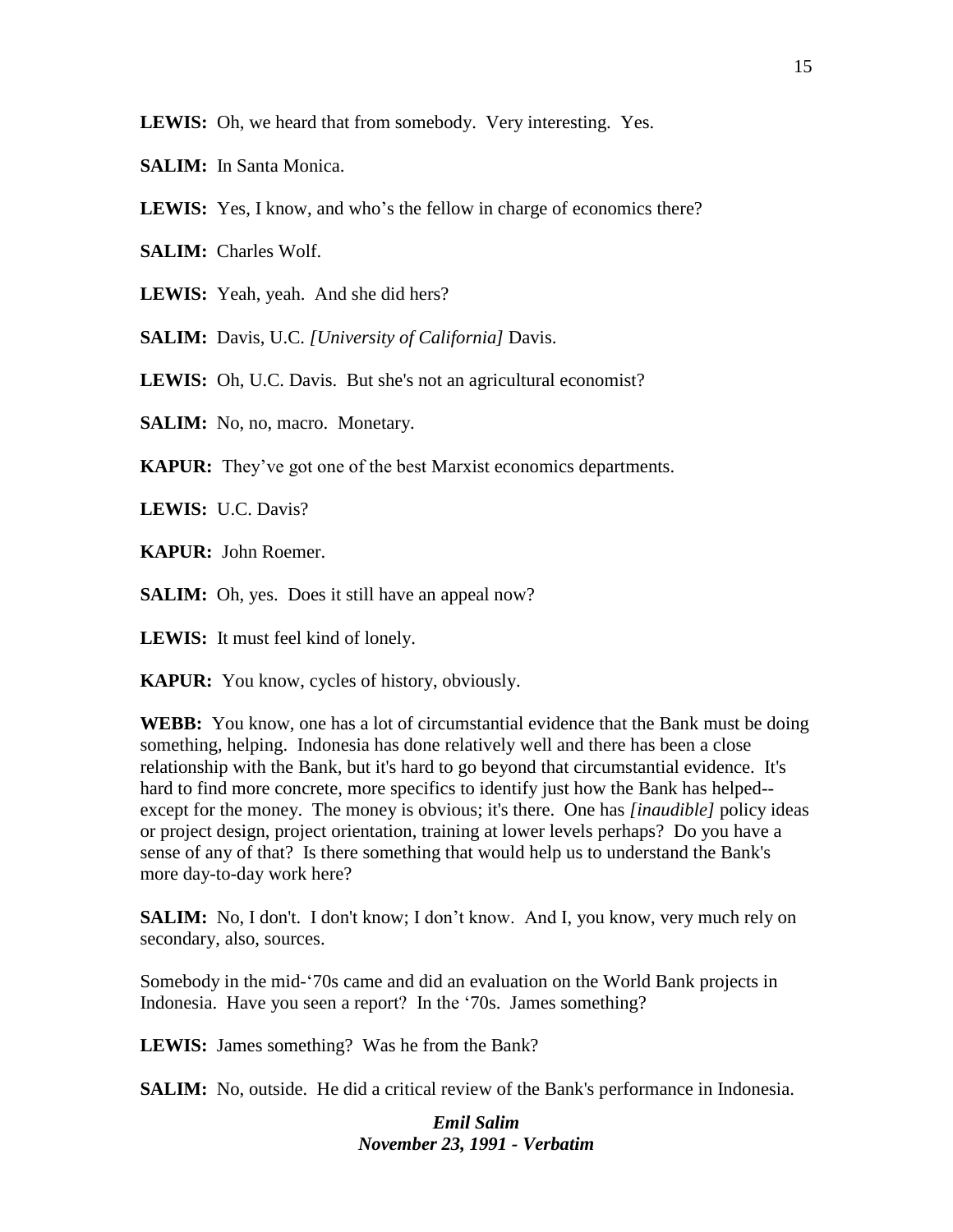It was in the *Wall Street Journal*. Have you seen it? James . . .

**KAPUR:** I remember this because *[Robert S.]* McNamara *[inaudible]* in the president's files. This was specifically, I thought, related to one project, the transmigration.

**SALIM:** Not only. No, he also—they also talked—you know, he went around and looked. Basically it's an evaluation of how successful the basic human needs approach is--or was—you know when it changed from infrastructure, physical infrastructure, you know, into the more . . .

**LEWIS:** He must have come in the late '70s, then, sometime?

**SALIM:** Yeah, yeah. Maybe '77.

**LEWIS:** That would be about right because they had the big world ILO *[International Labour Organization]* conference in June of 1976, and that was when the, sort of, the phrase got spotlighted. The Bank started talking in terms of basic human needs even after that, although McNamara was talking about . . .

**SALIM:** Yeah, yeah. It—you know, those projects that goes directly to the people.

**LEWIS:** Integrated rural development.

**SALIM:** And also, you know, in the cities it's the kampong development projects [several speaking at once]

**KAPUR:** Everybody trying to [all speaking at once]

**SALIM:** That's right. Yes, yes.

**WEBB:** And also the transmigration.

**LEWIS:** We should try to look up that.

**SALIM:** Yeah, you know because they asked--at least, you know, the one I remember was on this kampong development project. You improved the physical nature of these kompongs. It increased the value of the land. People are moving out, you know, because they sell it and then go out to live again in, you know, poor environments. So the improvement of the environment is not valued, and many other, you know, interesting things.

But I think the transmigration was one of the most controversial involvement of the Bank. Later only; not at the beginning. It was later because it was one of the largest projects ever, 1.6 billion.

**LEWIS:** Was it controversial outside the government in Indonesia at the beginning?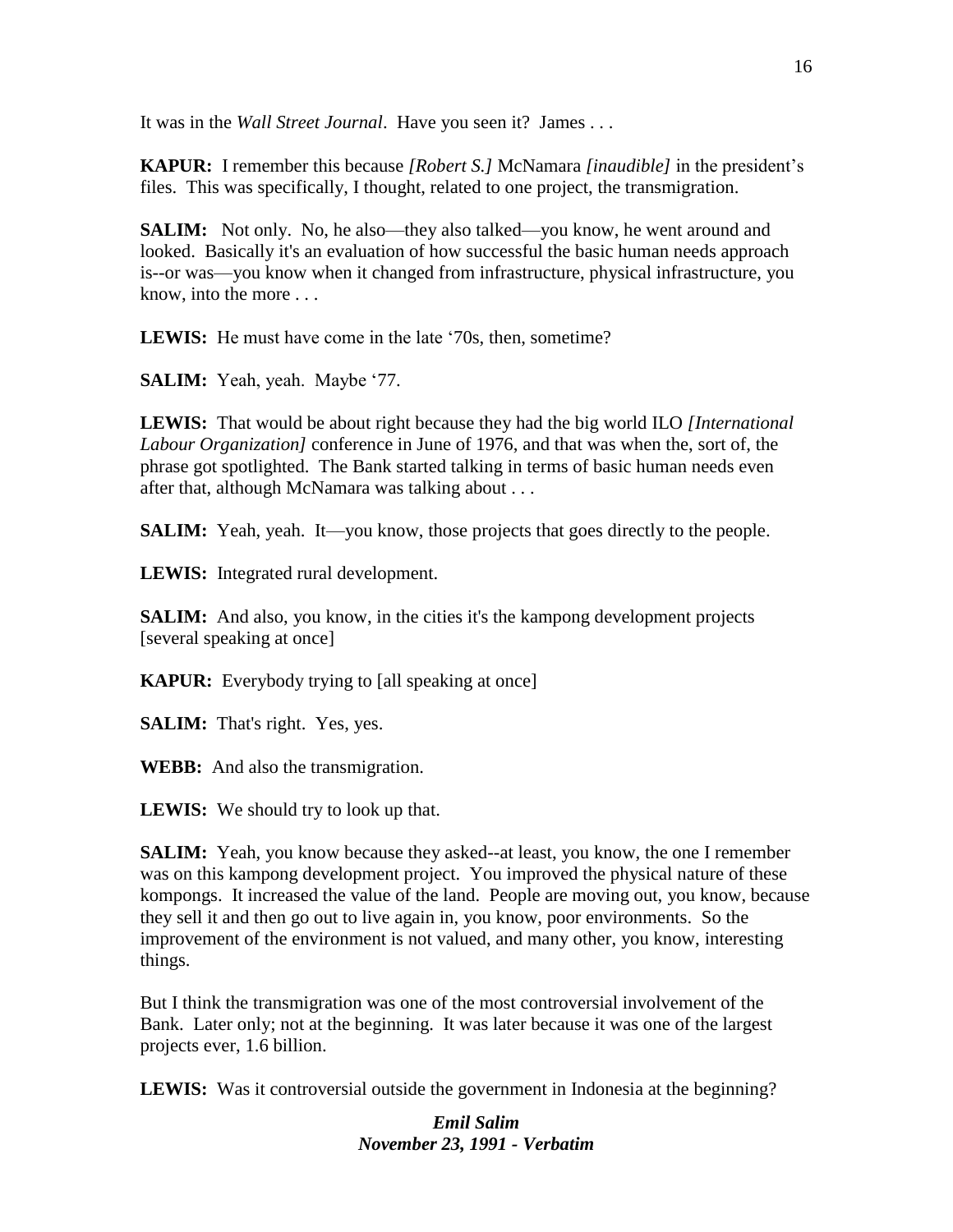**SALIM:** It was controversial outside of the country, and the pressures came from outside of the country. Australians, people in the Netherlands criticized.

**LEWIS:** I see. But here in Indonesia, the Jakarta people were happy?

**SALIM:** No. Maybe when we criticize it it's because, you know, the way so much money, you know, was being managed in a very questionable way by the Indonesian side and that the Bank keeps, you know, giving money to a project we are not very, you know, comfortable with--not because of the nature of the project but because of its management.

**LEWIS:** I see.

**KAPUR:** I mean, the outside criticism focused . .

**SALIM:** On the policy.

**KAPUR:** . . on the nature of the project . .

**SALIM:** Yes, that's right.

**KAPUR:** . . and the internal ones criticized because a lot of money but sort of vanished.

**LEWIS:** Speaking of money vanishing, do you feel that the Bank has not been sufficiently aggressive in attention to corruption problems?

**SALIM:** It has never been made an issue of it.

**LEWIS:** Never made an issue.

**SALIM:** No, at least not in the open, no, not in the open.

**KAPUR:** Is it your sense that it is a serious enough issue to have made an issue of it?

**SALIM:** No. You know, not in the magnitude, say. It is serious because it's widespread, yeah, but, in terms of magnitudes of, I don't, you know ...

**LEWIS:** It's something one can live with, probably?

**SALIM:** Yeah, yeah.

**WEBB:** One area that the Bank is very happy with and just self-congratulatory is population policy, the reduction figurres *[inaudible]* The Bank has been a consistent supporter of . .

**SALIM:** BKKBN *[Badan Koordinasi Keluarga Berencana Nasional, National Family*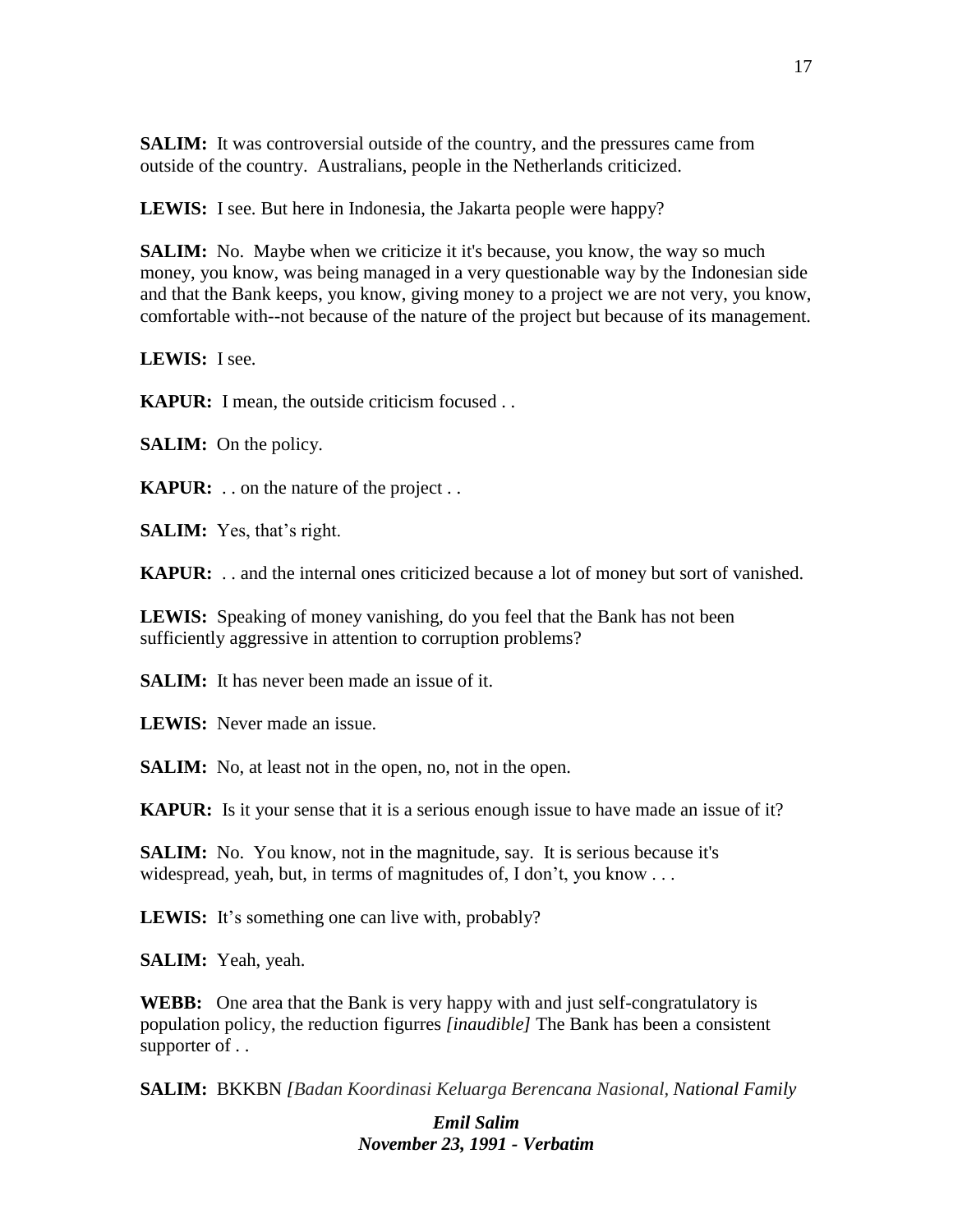## *Planning Coordinating Board].*

**WEBB:** This might be too far away from your own area. Do you feel--is the Bank's influence visible there besides the money?

**SALIM:** It's not generally seen that way. No. I don't know enough, but, you know, in the country I don't think, you know, people would give the credit to the Bank.

**LEWIS:** Right. Well, that might be a good thing. That might be a success story, as far as the Bank is concerned, because I don't know how politically sensitive family planning, population control is here. Is it a politically sensitive subject or . . .

**SALIM:** No more. It was in the past, you know, because of religious opposition, but ...

**LEWIS:** Yeah, that's what I mean. No more?

**SALIM:** No more, and it was not a big problem because the Muslims accepted. It was the Catholic Church . .

**LEWIS:** Yes, I understand.

**SALIM:** . . that, you know, at one time--but, you know, the Catholic Church is a small church anyway [in Indonesia].

**LEWIS:** So they don't--I think it's true also in Pakistan, for example, that they were able to put in a rather forceful single-track sort of family planning program for awhile in the '60s that was not much . . .

In India, where I was, it was very politically sensitive partly because of rivalries between the communities, that the Hindus would think the Muslims were out-procreating, you know, and that sort of thing. I felt it was a very tricky area for an outside donor to get into very overtly.

**SALIM:** That's right, yeah. But I think, you know, all donors did sort of contribute to the family planning project. It is one of . . [both speaking at once]

**LEWIS:** Yeah, probably for a while. In the '60s and '70s AID was the most vociferous, I suppose.

Is there within the country a very active concern about the population issue, or is it sort of a second-order, third-order kind of development concern?

**SALIM:** Well, it changes. Well, it has always been, but it's more a concern of the government rather than the people.

**LEWIS:** The government. I see. They recognize it as a priority; it's one of the things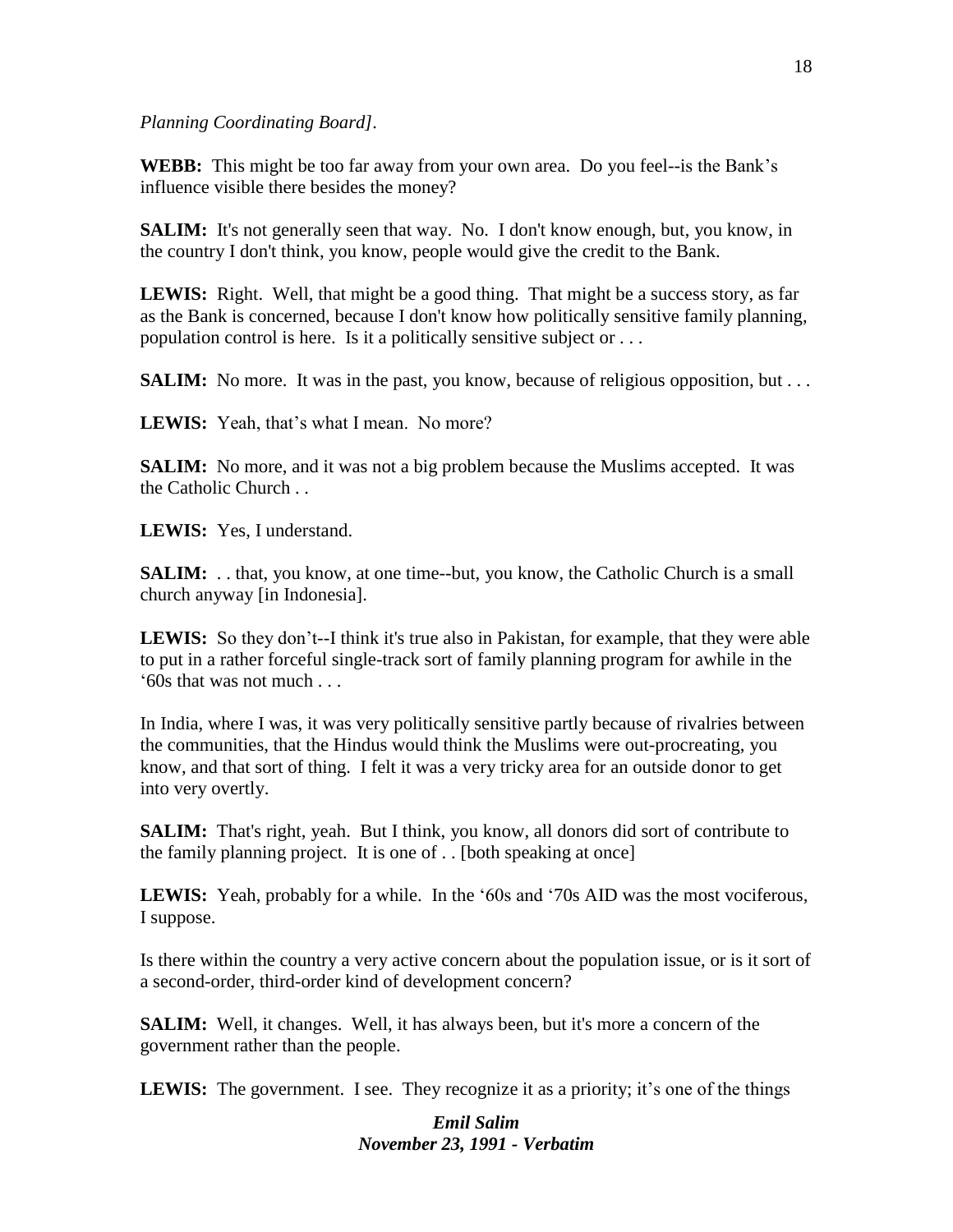that they sort of push and people accept it?

**SALIM:** Yeah.

**KAPUR:** Is your sense that the sort of export-led model of development that the Bank has sort of advocated [inaudible] very well. Has it affected *[inaudible]* poverty?

**SALIM:** Maybe. There is very little empirical studies done so far, you know. What has been released by the central bureau of statistics is only the percentage of the population under the poverty line, which they have just released. You know it is even declining now, much better, but it's not the relative poverty, which I think is growing, the gap definitely is growing.

**LEWIS:** Do you think that the unequal distribution is growing . .

**SALIM:** Growing, but . ..

**LEWIS:** . . but the whole thing is moving up.

**SALIM:** . . that's right. It's moving up, yes, so less people are under the poverty line, but, you know, the gap between the rich and the poor . . .

**LEWIS**: How often do they make this observation?

**SALIM:** I think every three years now.

**LEWIS:** Every three years.

**SALIM:** It's based on—you know, in fact, it's based on an expenditure survey and therefore, you know, there are some qualifications when you do that. But it cannot be used to see the relative inequalities because the top is not covered by the survey. It is from *[inaudible]*

**LEWIS:** If you see the city, one thinks there must be some-the top must be doing very well.

**SALIM:** Oh, yeah.

**WEBB:** It's a long *[inaudible]* you have 20 to 25 years of not bad growth in *[inaudible]*  Policies have varied, of course, but then very recently you have, like everywhere in the world, you have liberalization being pushed, but most of the time in those 25 years in Indonesia, how would you characterize the economic policies? Is it moderate protectionism or strong protectionism?

*[End Tape 1, Side A] [Begin Tape 1, Side B]*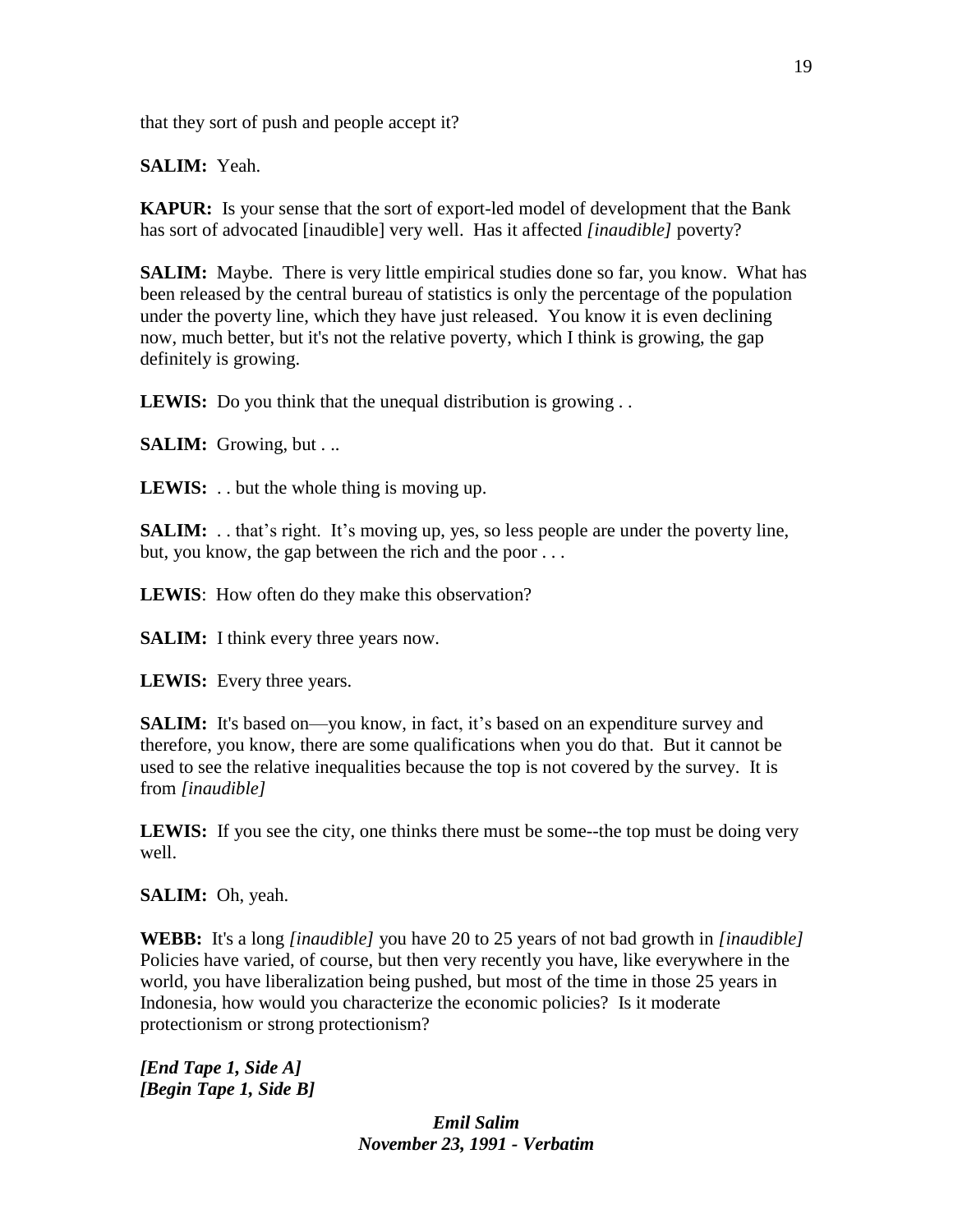**SALIM:** So it was a big change. For instance, the very open exchange regime was introduced, you know, from the very beginning.

**WEBB:** In the early '70s.

**SALIM:** Yeah, the late '60s.

**LEWIS:** Late '60s: '66, '67.

**KAPUR:** But that's more because things three, four years before that had become so bad? [all speaking at once]

**LEWIS:** It was a radical change.

**SALIM:** It was very--and it came, you know, in fact, it changed with the introduction of the foreign investment law which was in fact the first one enacted after the change. So it was immediately seen that, you know, the way we have to sort of go about it now is, you know, to bring in resources from outside, and, you know, it's private resources.

**LEWIS:** There was quite a switch of policies when people, you know, Dick *[Richard N.]* Cooper and Larry *[Lawrence J.]* White were here and so on.

**WEBB:** I'm aware of the switch because it was so bad before, but I'm wondering where it came out? At what level?

**KAPUR:** The more absolute sense.

**SALIM:** Oh, it was, you know, in a way a protectionist policy, definitely, yeah, yeah, you know, but not excessive, I think. It increased--protectionism increased since '74, from '74 and then up to like '82, '83.

**LEWIS:** But development strategy involves a lot more than trade regimes; there's *[inaudible]* It involves saving, investment, macro management, allocation, human capital development--all this stuff has been evolving, I suppose.

**SALIM:** Yeah, yeah. It's some, you know, lacking, like you mentioned before human resource development. I think it's recognized as one of the areas which has not been given sufficient attention to, and also spatial, you know, sort of . . .

So, you know, fiscal policy, okay; monetary policy, okay; trade, industrial policy, but not spatial and human resources development.

**LEWIS:** And if you're giving a report card to the Bank from what you know, you feel they have not done very much in human resource development. Have they been helpful in education?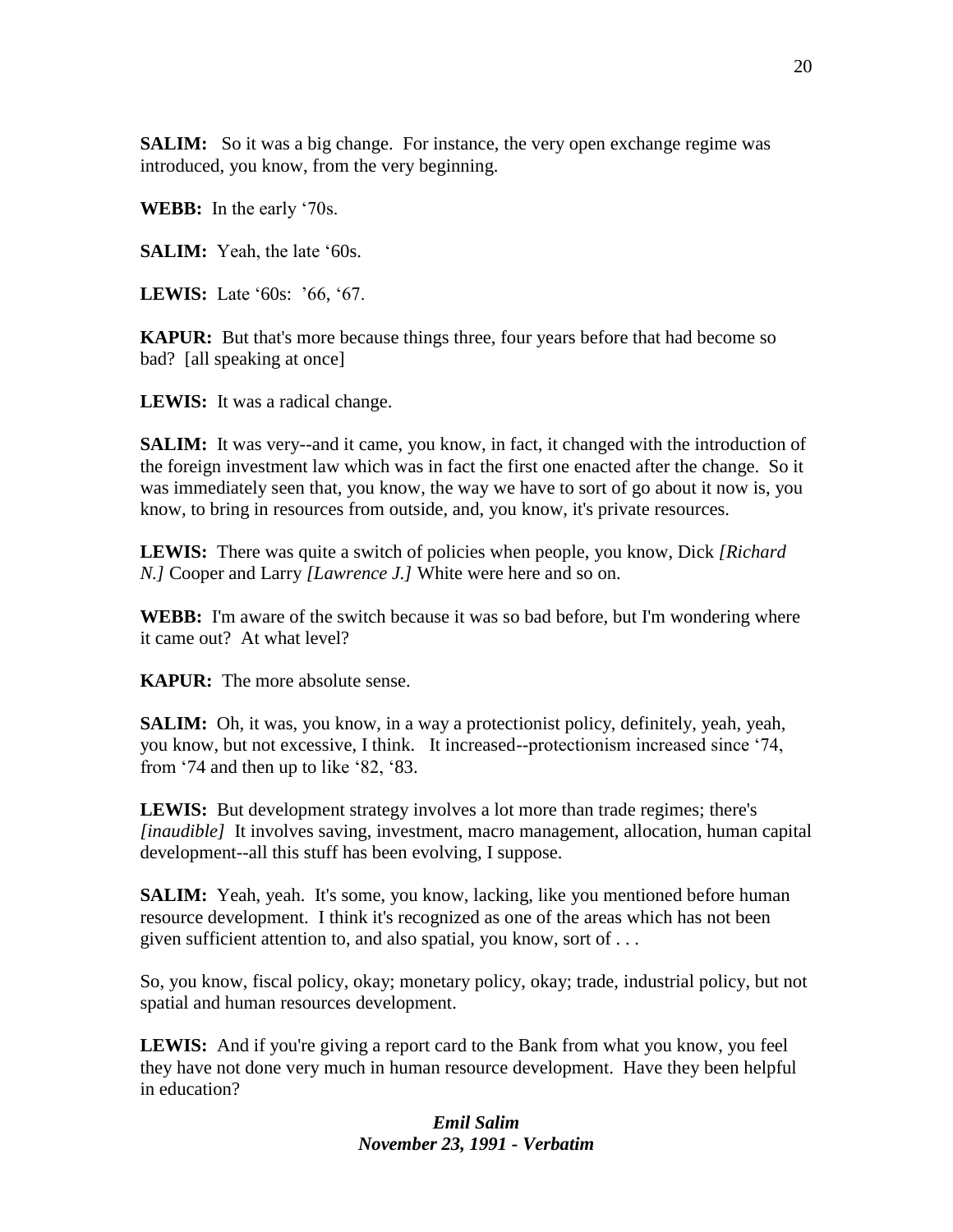**SALIM:** Yeah, but, you know, I think it's like—what?—pouring, you know, water into the ocean.

**LEWIS:** Are you thinking about primary education? A drop in the bucket, probably.

**SALIM:** Yeah, yeah, anything. And the problem is because on our side we cannot organize ourselves. That's the problem. So, you know, assistance from the outside . . .

**LEWIS:** Even in universities?

**SALIM:** Not in general. You know, you can see at the University of Indonesia, of course, the I-U-C programs of the Bank, you know, which was financed of the Bank. It works in some universities, but it's very . . .

**LEWIS:** I-U-C is what?

**SALIM:** It's the Inter-University Center.

**LEWIS:** Oh, I see.

**SALIM:** So the idea is to develop the curriculum, staff, and so on, so pooling of resources, you know, so the faculty of economics of all the state universities is coordinated at the faculty of economics here, social sciences in Yogyakarta and so on. So you are pooling resources, and it's all financed by the Bank.

**LEWIS:** Really?

**SALIM:** Yeah.

**WEBB:** You just said something that I found very surprising. All the time when we talk to people trying to understand why Indonesia has done relatively well, we're told that Indonesia has, somewhat like Japan and other East Asian countries, societies very good at organizing themselves, but you just said, "We can't organize ourselves." *[Laughter]* So what's the true story?

**LEWIS:** There's a related question that comes out of the same conversation about how, traditionally, how high a priority have you had in this society on education. You know, this is one of the things that's pointed out in Korea, Japan, that maybe it's something to do with the East Asian culture. It's been a very high priority, Confucian or whatever. Is the same sort of thing ...

**SALIM:** Not traditionally, but it's—no, not traditionally, but it's growing, you know. It is growing, the awareness is growing. And it differs from one region to another region. There is, you know, one particular region which stands out most, you know, as being very conscious about educational problems, and that is North Sumatra, you know, the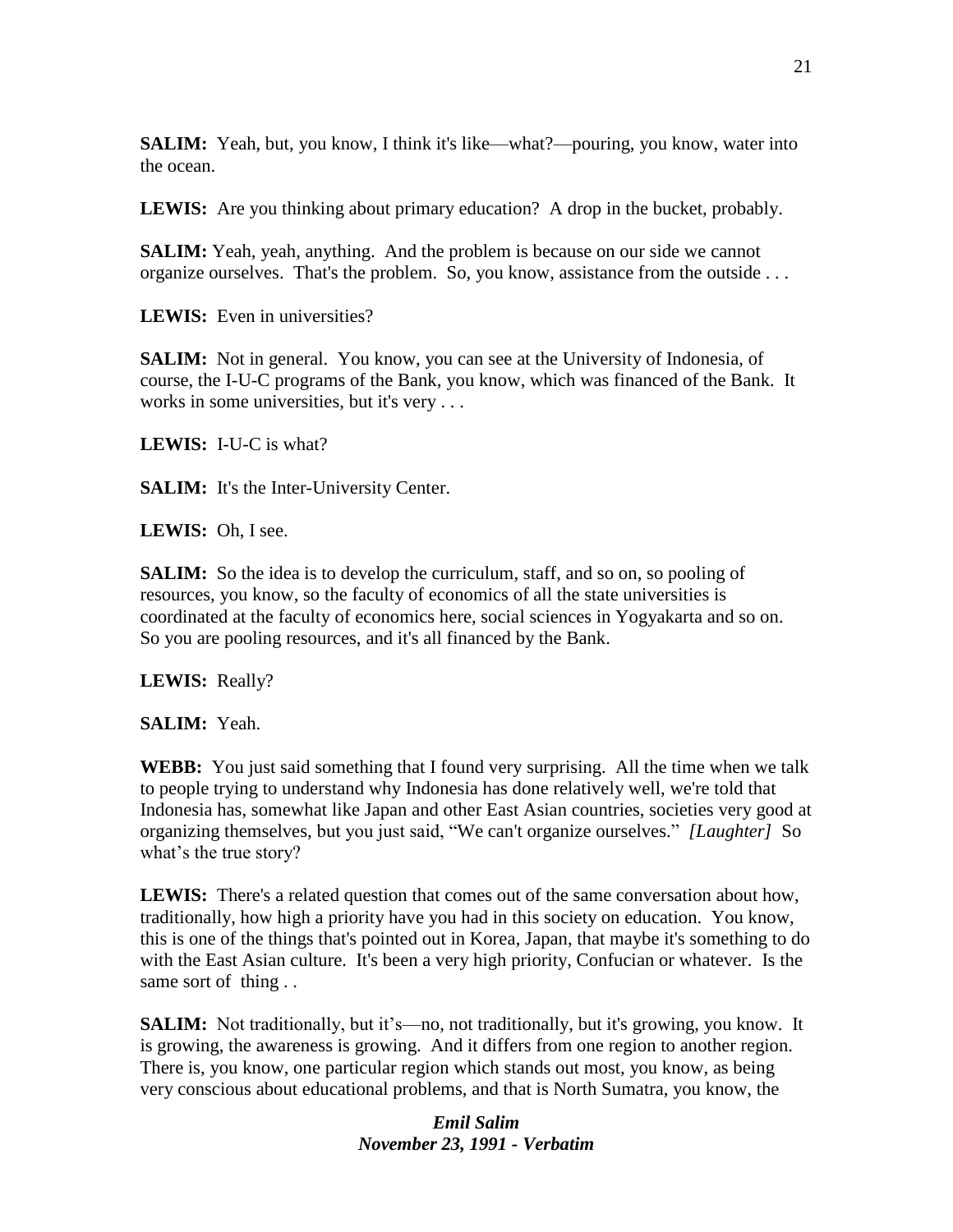Tapanuli people.

**LEWIS:** Aceh?

**SALIM:** No, Tapanuli. The Batak people.

**LEWIS:** I see.

**SALIM:** Yes, they give a lot of emphasis on education, and it's only in the last 25 years that now you see at the higher echelon people in the government now are all Batak people. You know, not all, but, you know, all of a sudden.

**LEWIS:** I see. That is a . . .

**SALIM:** Oh, yeah, their mobility, social mobility, is very fast. The legal profession . .

**LEWIS:** Is it a much stronger secondary education or ...

**SALIM:** All the way, all the way. They want to go to the top. Very strong.

LEWIS: Is it an ethnic or cultural or is it sort of a regional thing?

**SALIM:** It's ethnic as well as cultural, you know, and they are Christians.

**LEWIS:** They're Christians.

**SALIM:** Yeah, Christians. It was only a hundred years ago that, you know, the area was opened up. A hundred years ago they still, you know . . .

**KAPUR:** They were *[inaudible]*

**SALIM:** Yes, that's right, yeah, yeah, and they were still cannibals then.

**LEWIS:** Were they?

**SALIM:** Yeah, yeah.

**LEWIS:** Batak.

**KAPUR**: It's a bit like Papua New Guinea opening up.

**SALIM:** Yeah, but you know in Papua New Guinea there is no social structure whereas in the Batak area it is very strong. It was primitive, but, you know, they have a sort of functioning social structure.

**LEWIS:** They now occupy quite senior positions in the government?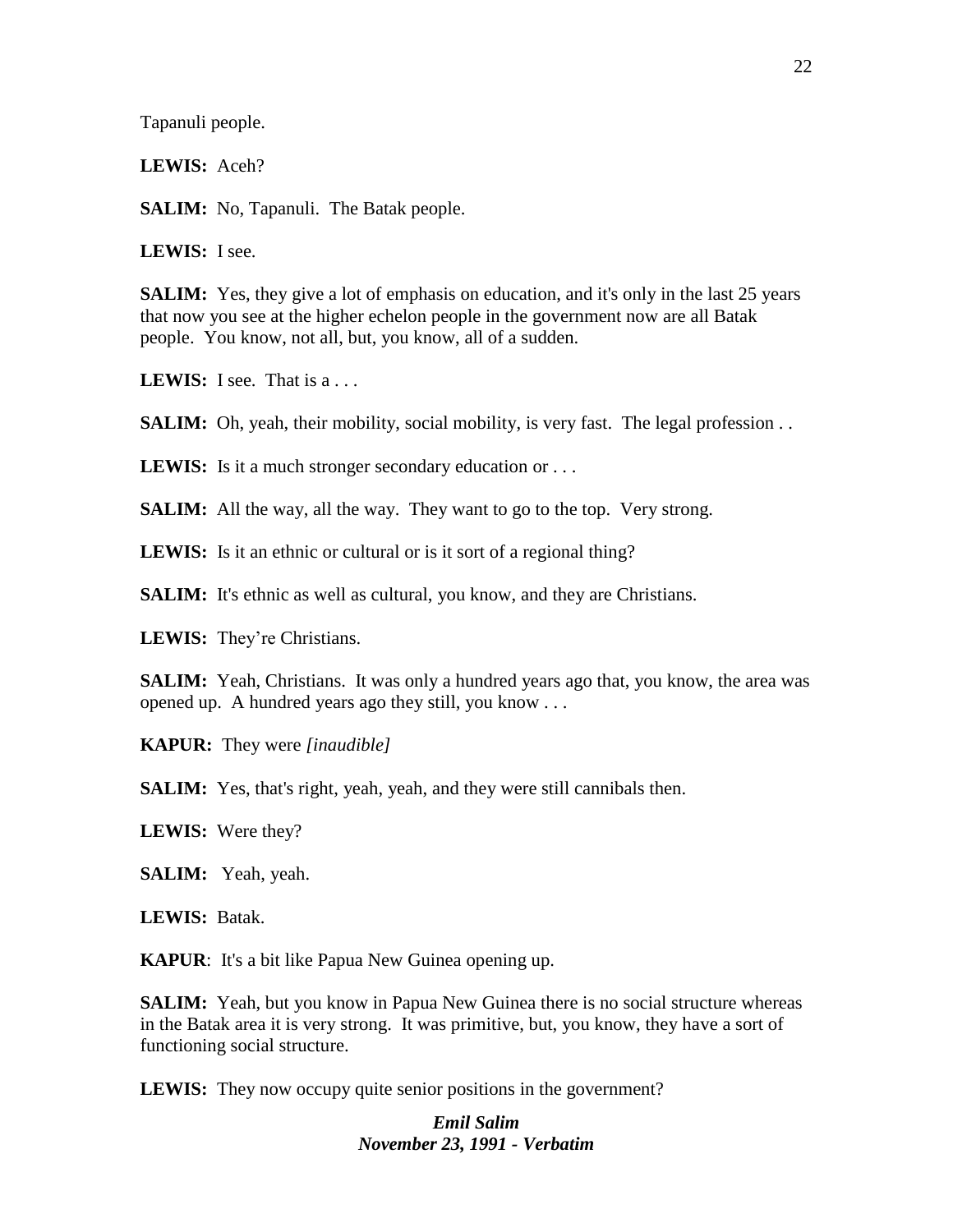**SALIM:** Yeah, and also in the legal profession because they talk very well. *[Laughter]* They can argue very well! Yeah, yeah.

**LEWIS:** That suggests that there is not much discrimination here in terms of different communities, ethnic groups and so on?

**KAPUR:** The popular thinking used to be that the Javanese used to dominate ...

**SALIM:** Yeah, yeah, because it's, you know, 60 percent of the population.

**WEBB:** When you said you can't organize education yourself, to come back to that, were you referring specifically to . .

**SALIM:** To education, particularly to education.

**WEBB:** It's not a general problem?

**SALIM:** Well, again, you know, to compare with Japan, of course, we are so different, and we always tend to say, you know, Japan, being so homogeneous *[inaudible]* it's not compared to Japan; we are a very heterogeneous society and therefore it's more difficult to organize. Also because of, you know, the geographic nature of the country, islands that are also difficult to organize, it seems. And at least, you know, in Indonesia we think that the only institution that can organize itself still is only the military, you know, so far. The bureaucracy doesn't have a long history in Indonesia because under the Dutch, as perhaps distinct from the British, yeah, you know there were no--you know the civil servants were not trained. It was only under the three years of the Japanese occupation that we begin to organize ourselves. Yeah. But not previously. A modern bureaucracy was only set up in the early '40s. The Dutch had run the country through, you know, the traditional—what do you call--you know, through the sultanates and so on.

**LEWIS:** So this set of technocrats who seem to have on the economic side been running things in a very cohesive, brotherly way and quite competent way, so we are told, they're all about the same age. They're all getting fairly old now. Is there any concern from the outside about whether the bureaucracy is producing successors to these people or . . .

**SALIM:** Yeah, well, the successors—well, the recruitment, let's say, continues to come from the universities. So it's not done in the bureaucracy.

**LEWIS:** I see. From the universities?

**SALIM:** Yeah, yeah, yeah, by the technocrats.

**KAPUR:** There's no civil service exam *[inaudible]* which are recruited from . .

**SALIM:** Oh, there are, but not for the top [both speaking at once]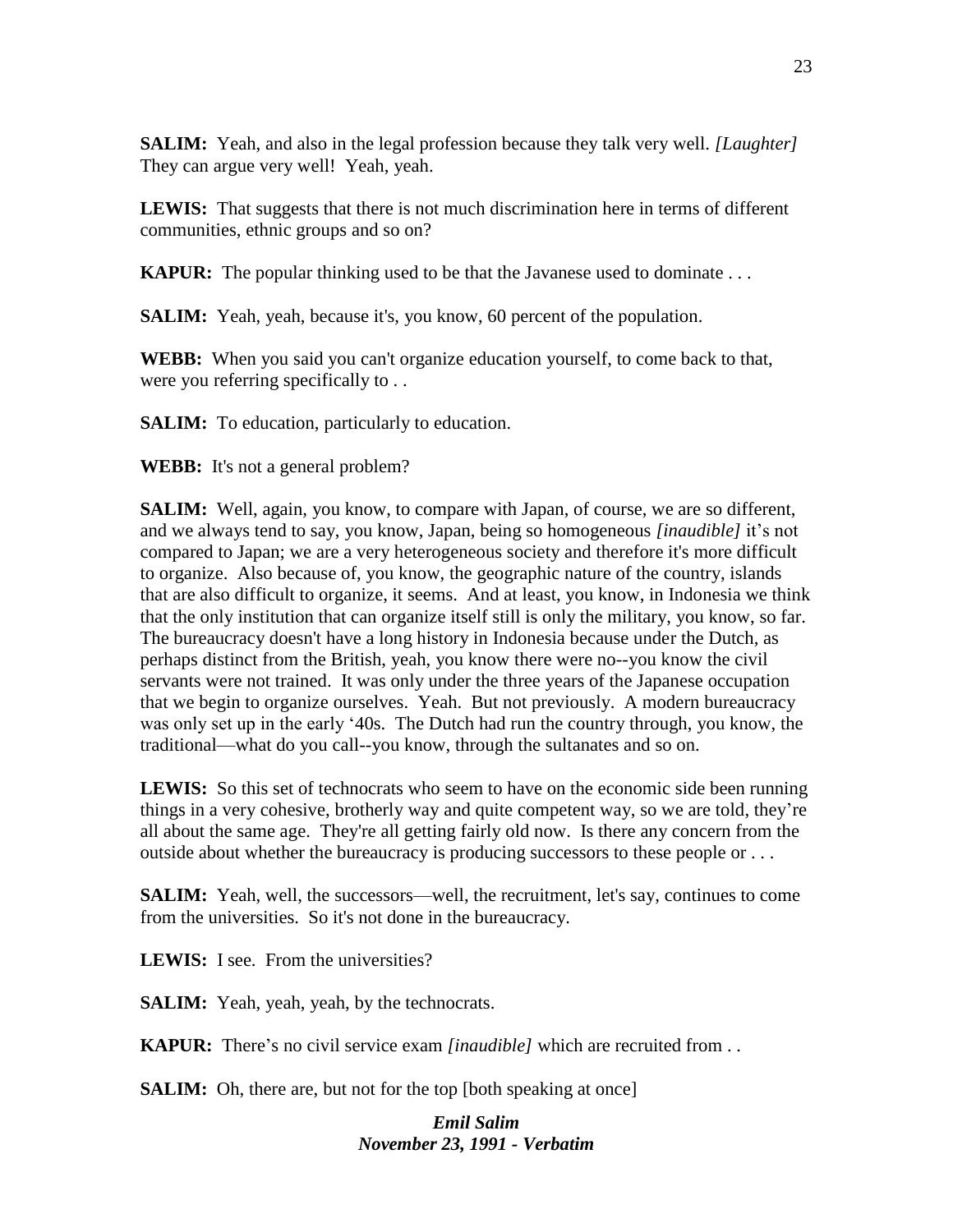**LEWIS:** It's the leaders that are coming in the side-door entry.

**SALIM:** Yeah.

**LEWIS:** And some of these people still in the university are sort of recognized as potential successors to Ali Wardhana and . . .

**SALIM:** Oh, yes. And they are all in BAPPENAS. BAPPENAS keeps, you know, drawing people from the outside, from universities, not only in Jakarta now but also Gadjah Mada.

**WEBB:** BAPPENAS really is a planning center. I don't know any other country where-- I mean, every country has a planning office, but I don't know where there's one that really has an influence that makes, that really determines much, but it seems to have a substantial influence.

**SALIM:** Yeah.

**KAPUR:** Which is the most powerful, the finance ministry or BAPPENAS?

**SALIM:** In fact it's very difficult to separate them.

**KAPUR:** Maybe that explains its success, it's very close ...

**SALIM:** Yeah, yeah, they have very closely—and, you know, one of the--I think the key to the success is that, you know, at least even until now although, you know, the cohesion, the strengths of the technocrats is not as they were in the '70s and, you know, their control over the economic sector has weakened. For instance, you know, the industries department is no longer under their purview, but maybe it has never been. It was BAPPENAS, the finance ministry, the central bank, and trade to some extent, but these three were always in their hands, you know, and that's the key: it's done by the group.

**LEWIS:** I would guess the answer to Richard's question is that the reason BAPPENAS seems to be the, still the sort of leader is because Widjojo is there.

**SALIM:** Yes. Definitely.

**LEWIS**: I mean, he's recognized as [both speaking at once] and that's where he's chosen to plant his flag [both speaking at once]

**SALIM:** Definitely, you know, so you cannot ignore, I think, the role of the person, yeah, which is Widjojo, and also because BAPPENAS at the same time that it is a planning bureau is also an office of--you know, an OMB *[U.S. Office of Management and Budget]*. Office of management and budget, that's right. So it's very much involved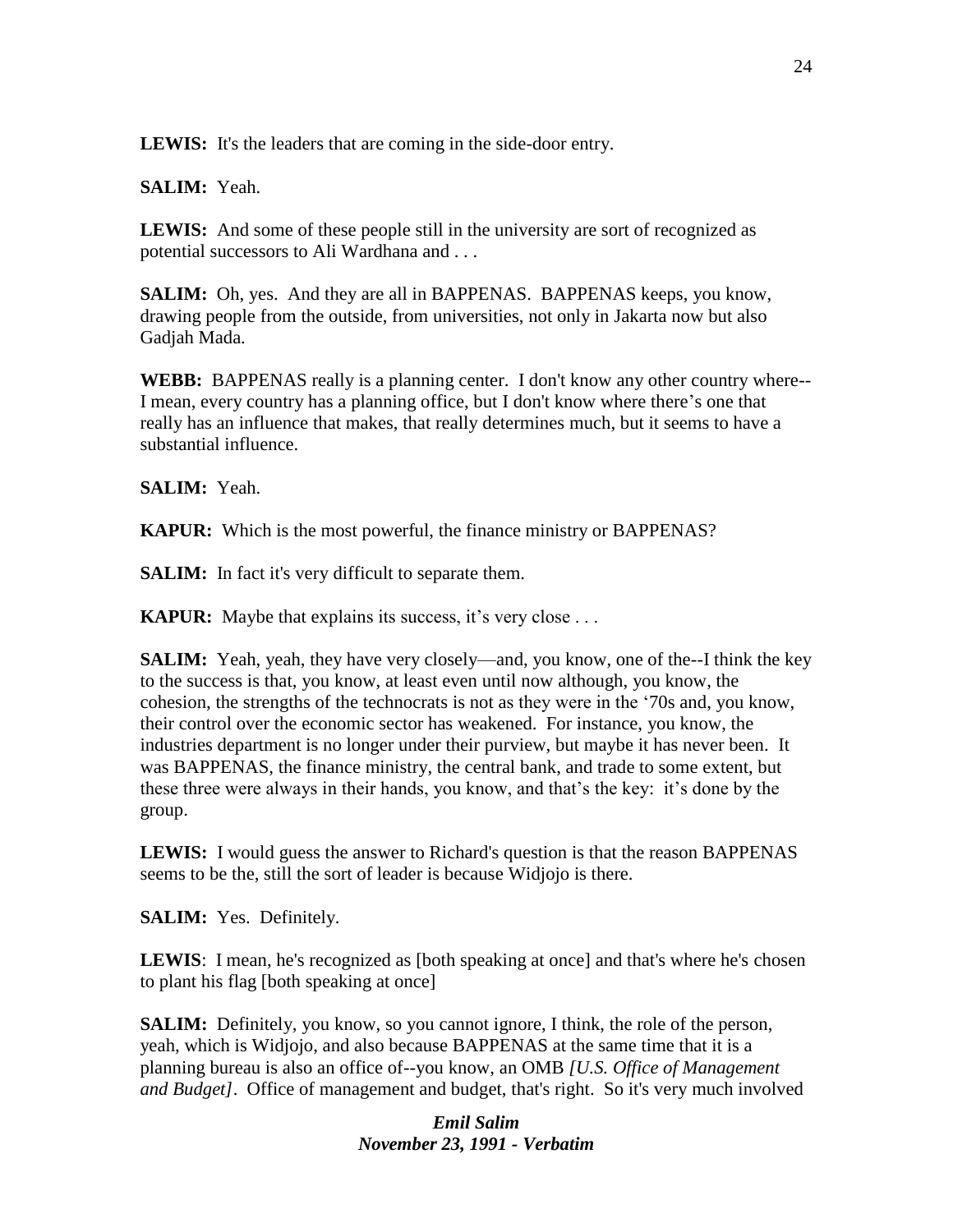in the implementation, and it can only do so because it works very closely with the finance ministry.

**LEWIS:** Yeah, probably OMB is a pretty good analogy, right.

**WEBB:** Is there any one idea or policy that you identify with the Bank, not exclusively but where the Bank had a lot to do with it?

**SALIM:** One particular? It's difficult to say, but I, you know, I think it's industrial restructuring, maybe, if there is.

**LEWIS:** Industrial restructuring?

**SALIM:** Mm-hmm. You know, very clearly it can be identified, you know, as a direction of policy which could not have been undertaken without some—I don't know; you call it "pressure"?--but without the involvement of the Bank. So I don't want to say, you know, ideas. There are many ideas, but this particular direction, you know, of industrial restructuring could not have been undertaken . .

LEWIS: In favor of comparative advantage, you mean?

**SALIM:** That's right. Yes. And the reason is because of so much, you know, there is so much interest group in the country, and without, you know, the direct involvement of the Bank there's no way, you know, we could have done it.

**WEBB:** Do you know how the Bank has applied pressure on it?

**SALIM:** Oh, one way is to make it explicit in the annual reports over a number of years. And then it began, you know--I think it was sometime in the early '80s—you know, the Bank, the mission that they sent, you know, understand that in the country there are a few, you know, who have begun to sort of propose this idea but that, you know, Indonesians could not get through it because we have to face, you know, a big wall. And they offered themselves; you know, in the conversations we had with the members of the mission, they said, "Please use us" to, you know, to . .

**LEWIS:** The big wall was within the government?

**SALIM:** Oh, yeah, yeah, yeah.

**KAPUR:** Or the local industrialists?

**SALIM:** That's right. Yeah, yeah, but they all used their particular government, you know, connections, too. Yeah. So they make themselves available. They said, "Please use us." And in fact because of that I think the Bank had many sort of supporters from outside, you know, from the people—you know, from people *[inaudible]* but some people--who were willing to provide the Bank with very detailed information, you know,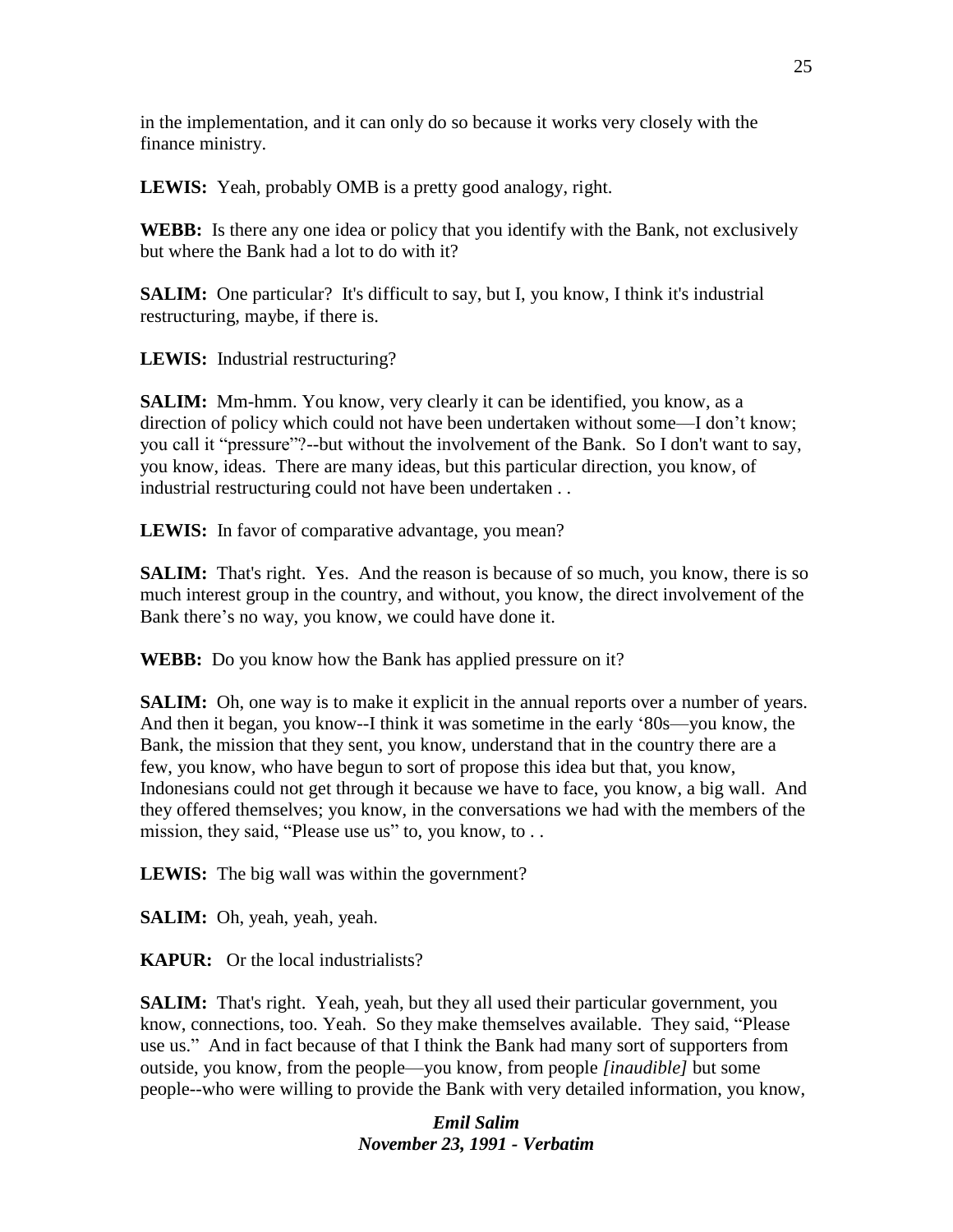on how an industry *[inaudible]* People were willing to talk to World Bank people, and it was then, you know, put in the report.

**LEWIS:** In terms of contrary influence, would that have been coming from the Japanese for big capital-intensive projects? I mean, we've had a chance in Thailand to think the Japanese were pushing very much in that region against the sort of comparative advantage approach, labor-intensive stuff. You don't have the same . .

**SALIM:** Not here, no. Not here.

**LEWIS:** So there's no outside actor who was really . .

**SALIM:** Not pushing in that direction, but, you know, once there is indication that, you know, we want to go there, it was the Japanese who immediately grabbed the opportunity. Also the Germans.

**LEWIS:** For the industrial restructuring?

**SALIM:** Oh, no, no, no, previously. On the import substitution [both speaking at once] and the Krakatoa Steel. Yes. They were German. Yeah, yeah.

**WEBB:** That was a World Bank-financed project?

**SALIM:** No.

**WEBB:** No?

**SALIM:** No, it was initially a Soviet-financed project. It was taken over by the Germans. Yeah, yeah. It was a Russian project initially.

**KAPUR:** This industrial restructuring, do you remember any names of the World Bank . . .

**LEWIS:** People who came on those missions, said "use us"? No?

**SALIM:** I cannot recall. No. But they were relatively young, you know, so I can't remember.

**LEWIS:** Do you remember any World Bank-financed projects that have been particularly bad? We've heard some reference to, I think, a South Sumatra power project.

**SALIM:** I don't know the details, no. Yeah, but maybe transmigration is one.

**LEWIS:** Transmigration, yeah, would be.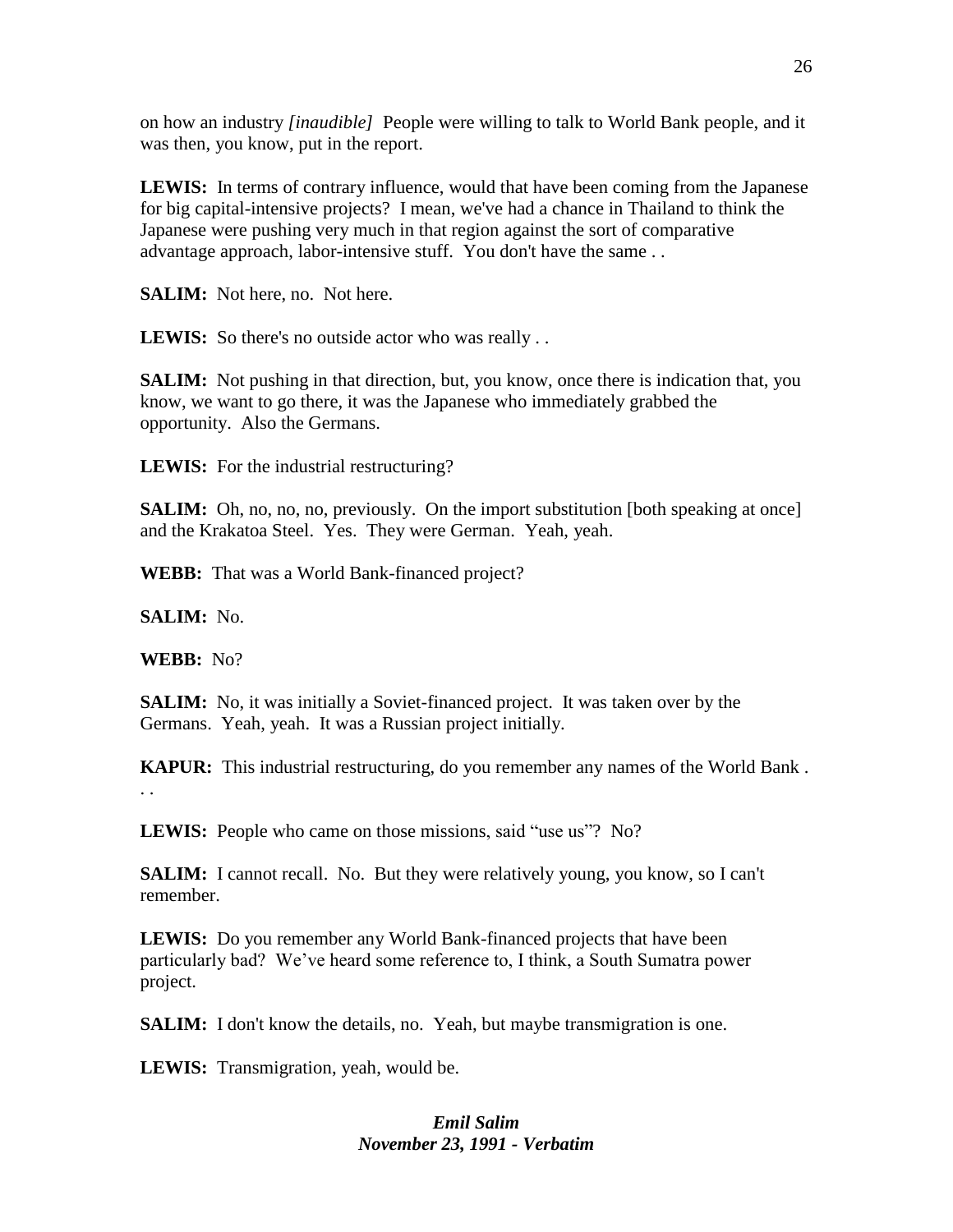**SALIM:** That maybe one, and then smaller ones. You know, you talk to some people in the department of education who have been involved in all this. And, you know, it was- in the past I heard a few times, you know, mentioning that, "In fact we don't want it, but we were forced to accept these projects by the Bank." Yeah, yeah. So it happened also, but maybe in terms of amounts they are very small.

**WEBB:** Who would be able to tell us about things like that? Would people in the government admit or talk openly about . . .

**SALIM:** No, but those who are no longer in the government might, you know, yeah.

**WEBB:** Is there someone in public works, for example, agriculture?

**SALIM:** Mm-hmm.

**LEWIS:** You've given us a lot of information.

**WEBB:** You've been extremely helpful.

**SALIM**: I'm only an observer from, you know, quite afar.

**LEWIS:** We're meeting with a few--we've met with one NGO *[non-governmental organization]* group, the Legal Aid Society, and at least I'm going--I think I may go to a few more of them next Wednesday. Are there other outside--is it important for us to go talk to people in the universities to get perspectives from outside the Bank? Are there particular people?

**SALIM:** How about, yeah, yeah, at the faculty of economics?

**LEWIS:** Faculty of economics?

**SALIM:** How about Dorodjatun, is he on your list? Professor Dorodjatun Kuntjoro-Jakti.

**WEBB:** T-O-R-O?

**SALIM:** D-O. Dorodjatun.

**KAPUR:** Sumitro is *[inaudible]* 

**SALIM:** No.

**KAPUR:** I don't know who is this man.

**SALIM:** Oh, he is the ayatollah. [inaudible; interviewee seems to have moved away from the recorder to get something] economist.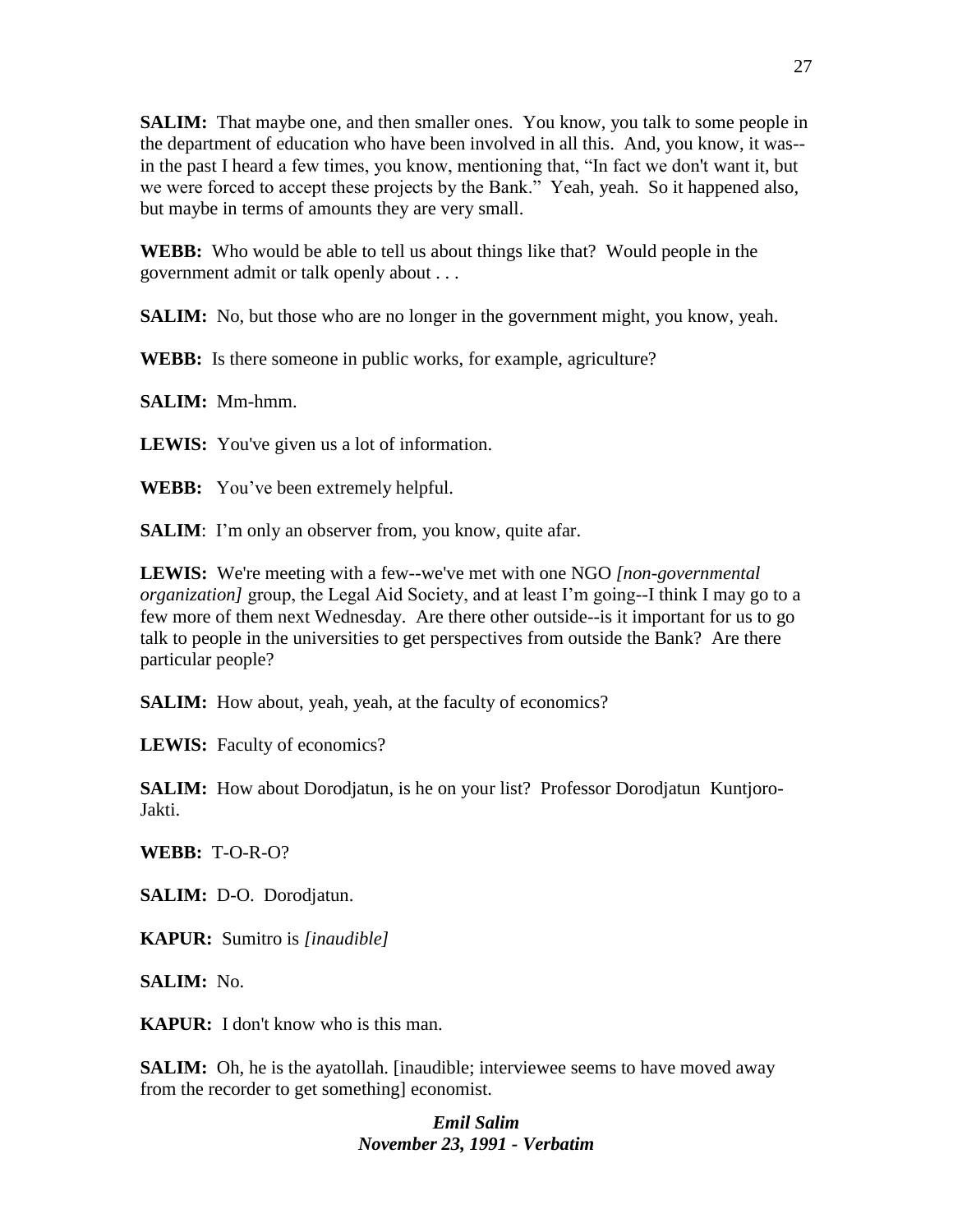**LEWIS:** He's what?

**KAPUR:** He's the ayatollah.

**LEWIS:** The ayatollah, huh.

**KAPUR:** Who does he work with?

**SALIM:** Oh, he's no more. He's retired. He is in the mid-70s.

**LEWIS:** Who is this? Suyono *[Sastrodarsono]*?

**SALIM:** Sumitro Djojohadikusumo. He was our first finance minister.

LEWIS: Oh, yes, yes. He was the one who was everybody's professor.

**SALIM:** The eminent professor.

**LEWIS:** He was back in Sukarno's time.

**SALIM:** He was in exile and came back only in '68 or so and became a minister again and now is an in-law of the president.

**LEWIS:** Oh, he is?

**SALIM:** Yes.

**LEWIS:** Well, he's the one who has a bunch of sons, isn't he?

**SALIM:** Two.

**KAPUR:** One of whom is married to ...

**SALIM:** A daughter of the president.

**LEWIS:** How to recover your status.

**SALIM**: How about Doctor Sjahrir? Is he on your list? Sjahrir, S-J-A-H-R-I-R. What is his--Economic and Financial Institute.

Are you going to see Professor *[Mohammad]* Sadli?

**LEWIS:** We saw him last night. He's the only one that I know from past work. We had a very good conversation with him last evening. I forgot to ask him for some papers that he's written, apparently.